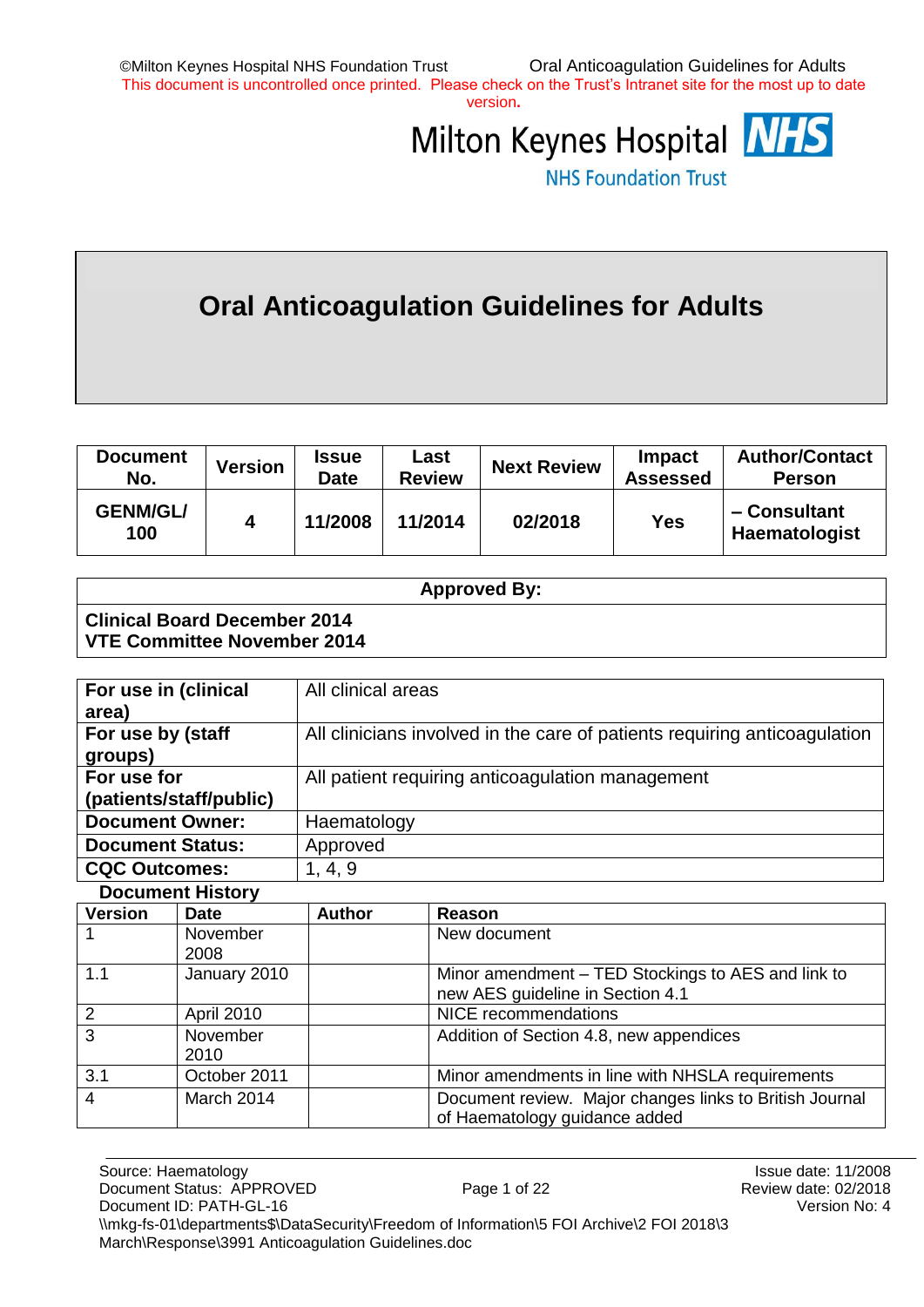| <b>Stakeholders</b><br><b>Name</b> | <b>Area of Expertise</b>                       | <b>Date Sent</b> | <b>Date</b><br><b>Received</b> | <b>Comments</b> | <b>Changes</b><br><b>Made</b> |
|------------------------------------|------------------------------------------------|------------------|--------------------------------|-----------------|-------------------------------|
|                                    | <b>Medical Director</b>                        | March 2014       |                                |                 |                               |
|                                    | <b>Associate Medical Director</b>              | March 2014       |                                |                 |                               |
|                                    | <b>Consultant Orthopaedics &amp;</b><br>Trauma | March 2014       |                                |                 |                               |
|                                    | <b>Pharmacy Manager</b>                        | March 2014       |                                |                 |                               |
|                                    | Haematology                                    | March 2014       |                                |                 |                               |
|                                    | <b>Consultant Gynaecologist</b>                | March 2014       |                                |                 |                               |
|                                    | <b>Consultant Colorectal</b><br>Surgeon        | March 2014       |                                |                 |                               |
|                                    | Consultant<br>Gastroenterologist               | March 2014       |                                |                 |                               |
|                                    | <b>Consultant Colorectal</b><br>Surgeon        | March 2014       |                                |                 |                               |
|                                    | Governance facilitator                         | March 2014       |                                |                 |                               |
|                                    | <b>ED Consultant</b>                           | March 2014       |                                |                 |                               |
|                                    | <b>Trust Risk Manager</b>                      | March 2014       |                                |                 |                               |
|                                    | <b>Pharmacy Manager</b>                        | March 2014       |                                |                 |                               |
|                                    | <b>Consultant Surgeon</b>                      | March 2014       |                                |                 |                               |
|                                    | <b>Consultant Surgeon</b>                      | March 2014       |                                |                 |                               |
|                                    | <b>Surgery Matron</b>                          | March 2014       |                                |                 |                               |
|                                    | <b>VTE Nurse</b>                               | March 2014       |                                |                 |                               |
|                                    | <b>Transformation Manager</b>                  | March 2014       |                                |                 |                               |
|                                    | <b>General Practitioner</b>                    | March 2014       |                                |                 |                               |
|                                    | <b>Consultant Anaesthetist</b>                 | March 2014       |                                |                 |                               |
|                                    | <b>ANP Nurse</b>                               | March 2014       |                                |                 |                               |
|                                    | Deputy Chief Nurse                             | March 2014       |                                |                 |                               |

#### <span id="page-1-0"></span>**Consultation History**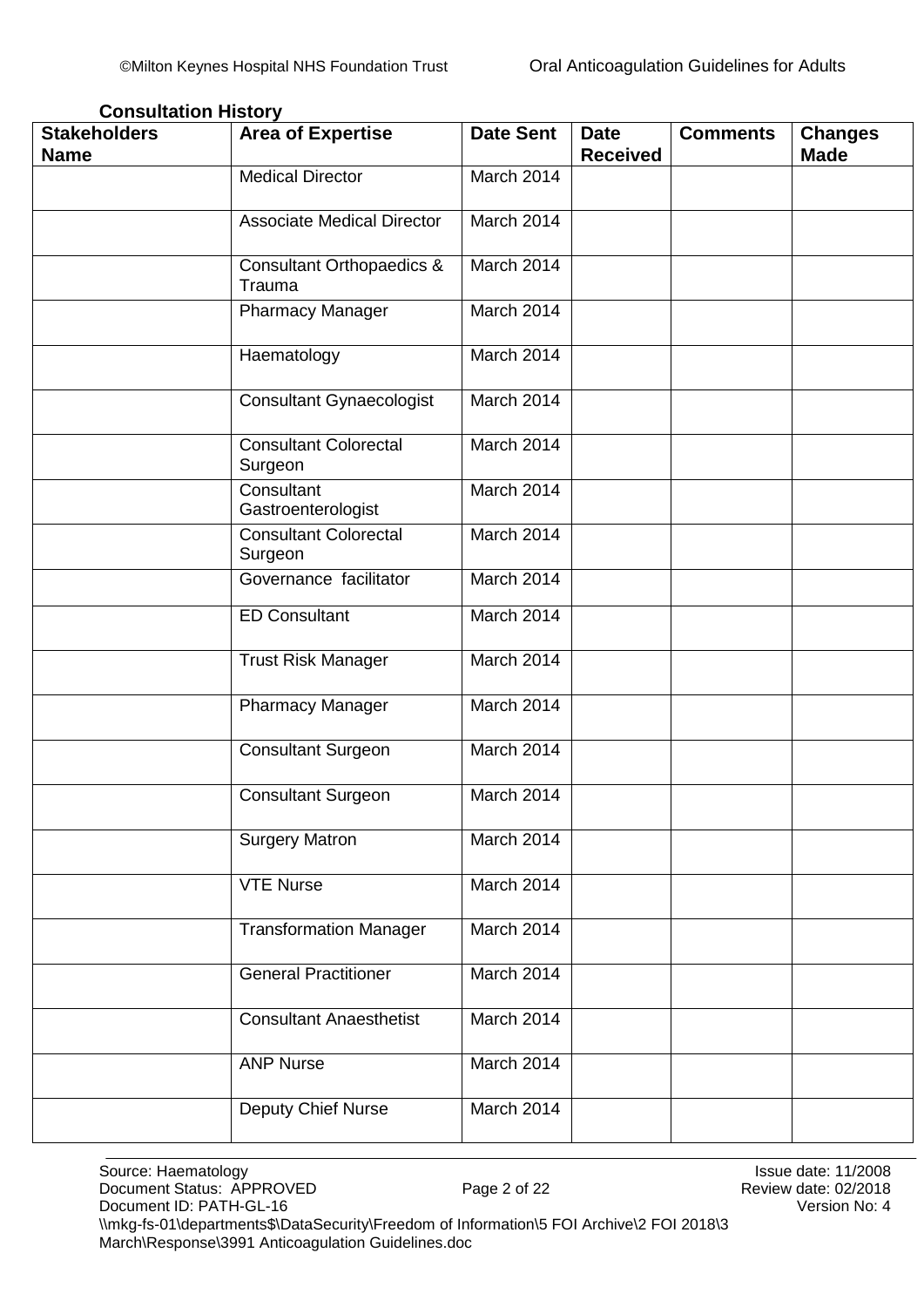|                               | Consultant                                 | March 2014 |  |  |
|-------------------------------|--------------------------------------------|------------|--|--|
|                               | Consultant<br>Gastroenterologist           | March 2014 |  |  |
|                               | Pharmacy                                   | March 2014 |  |  |
|                               | <b>GP</b>                                  | March 2014 |  |  |
|                               | Consultant Obstetrician &<br>Gynaecologist | March 2014 |  |  |
|                               | <b>Consultant Surgeon</b>                  | March 2014 |  |  |
| VTE committee                 |                                            | April 2014 |  |  |
| members                       |                                            | November   |  |  |
|                               |                                            | 2014       |  |  |
| <b>Clinical Board Members</b> |                                            | December   |  |  |
|                               |                                            | 2014       |  |  |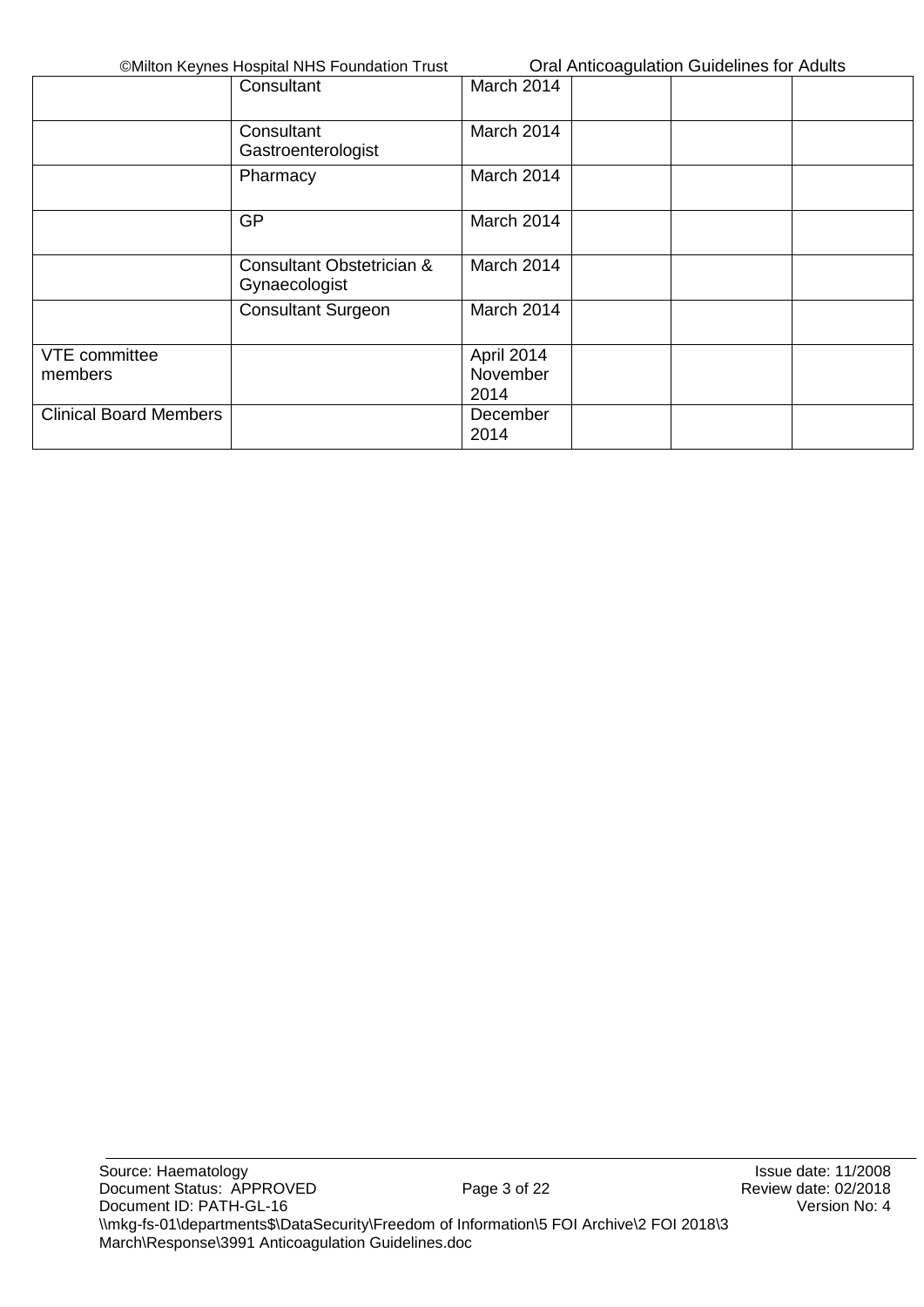| 1.0                                                                                       |  |
|-------------------------------------------------------------------------------------------|--|
| 1.1                                                                                       |  |
| 1.2                                                                                       |  |
| 2.0                                                                                       |  |
| 3.0                                                                                       |  |
| 4.0                                                                                       |  |
| 5.0                                                                                       |  |
| Assessing patient suitability for oral Anticoagulation with Warfarin 6<br>5.1             |  |
|                                                                                           |  |
|                                                                                           |  |
|                                                                                           |  |
|                                                                                           |  |
|                                                                                           |  |
|                                                                                           |  |
|                                                                                           |  |
|                                                                                           |  |
|                                                                                           |  |
|                                                                                           |  |
|                                                                                           |  |
|                                                                                           |  |
|                                                                                           |  |
|                                                                                           |  |
|                                                                                           |  |
| 10.0 Guidelines for the management of patients on warfarin or clopidogrel undergoing      |  |
|                                                                                           |  |
| 11.0                                                                                      |  |
|                                                                                           |  |
| 12.0                                                                                      |  |
|                                                                                           |  |
| Perioperative Bridging Anticoagulation for Warfarin Patients According to Risk of<br>13.0 |  |
|                                                                                           |  |
|                                                                                           |  |
| 13.2                                                                                      |  |
| 14.0                                                                                      |  |
| 15.0                                                                                      |  |
| 16.0                                                                                      |  |
| 17.0                                                                                      |  |
| 18.0                                                                                      |  |
| 19.0                                                                                      |  |
|                                                                                           |  |
|                                                                                           |  |
|                                                                                           |  |
|                                                                                           |  |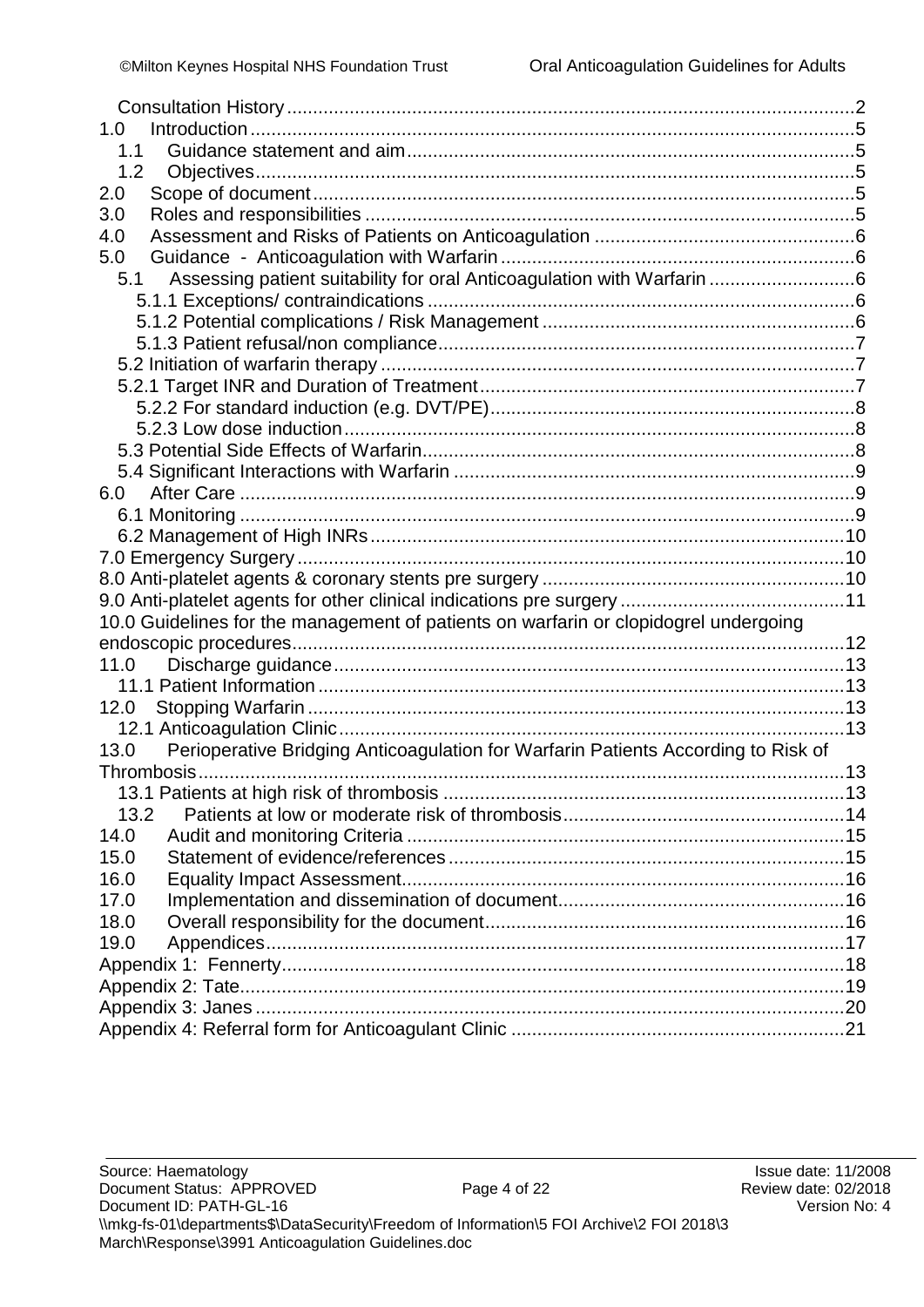#### <span id="page-4-0"></span>**1.0 Introduction**

### <span id="page-4-1"></span>**1.1 Guidance statement and aim**

The overall aim of these guidelines is to provide safe and effective anticoagulation for adults.

The NPSA in collaboration with the British Committee for Standards in Haematology (BCSH) and a broad range of clinical organisations, clinicians, patients and patient groups has made a variety of recommendations, which have been incorporated into the Trust guidelines to ensure compliance and patient safety.

**Recommendations from the British Committee for Standards in Haematology and National Patient Safety Agency** can be accessed through these links.

http://www.bcshquidelines.com/documents/safety\_indicators\_oral\_anti\_coag\_bj [h\\_2007.pdf](http://www.bcshguidelines.com/documents/safety_indicators_oral_anti_coag_bjh_2007.pdf)

<http://www.nice.org.uk/nicemedia/pdf/CG92FullGuideline.pdf>

### <span id="page-4-2"></span>**1.2 Objectives**

The objective of this guideline is to ensure that patients who are admitted to Milton Keynes Hospital NHS Foundation Trust (MKHFT) are risk assessed in relation to their current illness, mobility and background risk factors and receive appropriate anticoagulant management through:

- Ensuring all staff caring for patients on anticoagulant therapy have the necessary training and work competencies.
- Appropriate verbal and written information is available for patients.
- Ensuring safe practice through a clear and standardised protocol on all anticoagulant prescribing, monitoring and management.
- Clear lines of accountability are established.

It is vitally important that all clinicians and patients are clearly aware of their responsibilities with oral anticoagulant drugs.

### <span id="page-4-3"></span>**2.0 Scope of document**

This guideline applies to all adult patients treated at MKHFT on anticoagulant therapy and the staff who are responsible for their care.

# <span id="page-4-4"></span>**3.0 Roles and responsibilities**

#### **Consultants**

The Consultants will be responsible for ensuring adherence to the guidelines from a medical perspective.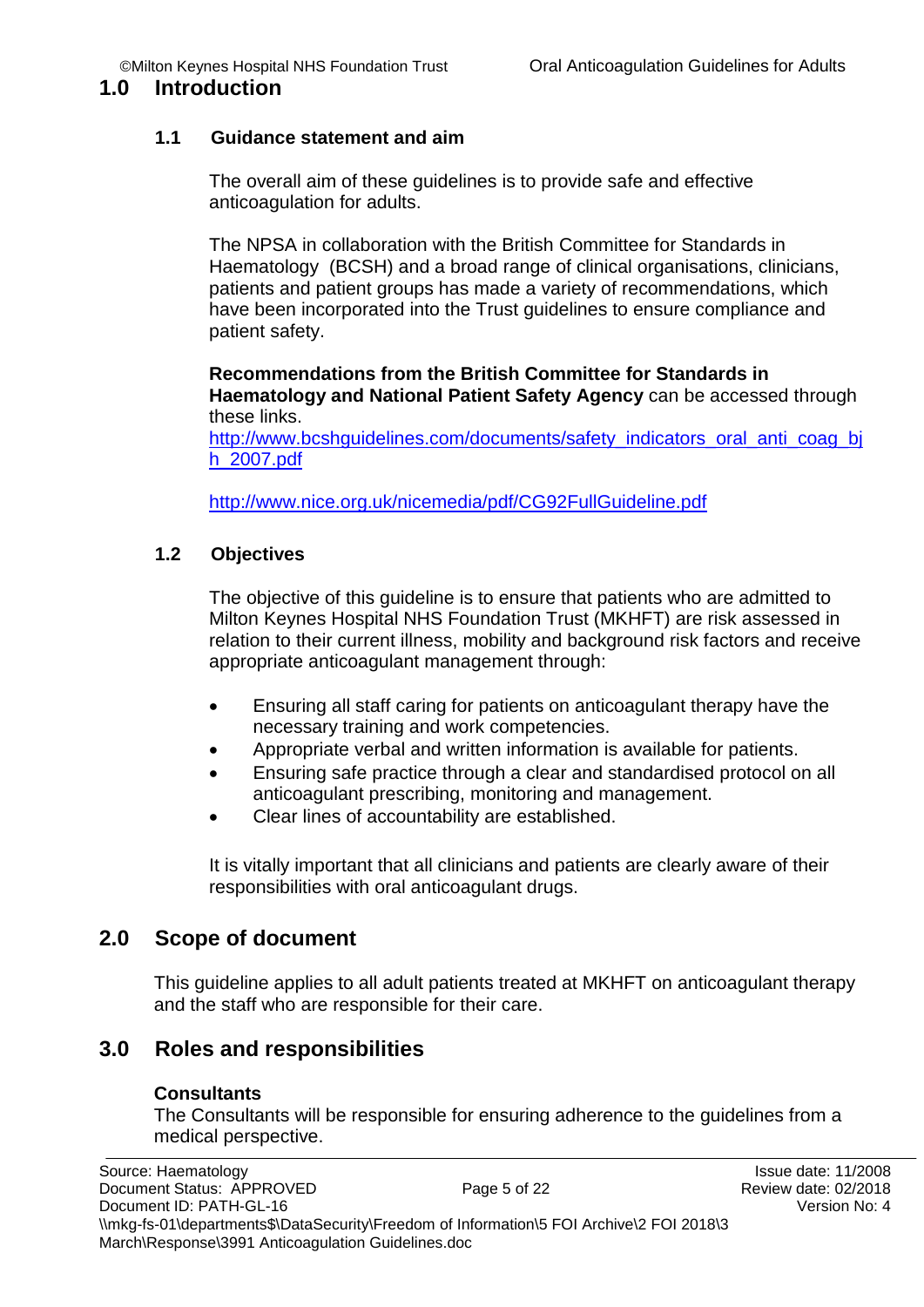#### **Matrons**

The Matrons will be responsible for ensuring adherence to these guidelines from a nursing perspective.

#### **Pharmacy**

Pharmacy will be responsible for ensuring the safe dispensing of anticoagulant therapy.

#### **Anticoagulation Advanced Nurse Practitioner**

The ANP will be lead the Anticoagulation service for MKHFT and provide teaching and training whilst acting as a resource for staff and patients.

#### **Learning and Development**

Learning and Development are responsible for ensuring that VTE training is provided as per the Trusts Training Needs Analysis (TNA).

### <span id="page-5-0"></span>**4.0 Assessment and Risks of Patients on Anticoagulation**

All patients requiring anticoagulation treatment at MKHFT should be assessed for suitability for anticoagulation by a member of the medical team.

### <span id="page-5-1"></span>**5.0 Guidance - Anticoagulation with Warfarin**

**Please note** – guidelines for the new oral anticoagulants (NOAC's) such as Dabigatran, Rivaroxaban and Apixaban are under development and will be issued in a separate document.

#### <span id="page-5-2"></span>**5.1 Assessing patient suitability for oral Anticoagulation with Warfarin**

#### <span id="page-5-3"></span>**5.1.1 Exceptions/ contraindications**

Anticoagulation is contraindicated in any circumstances in which the risk of haemorrhage is greater than the clinical benefits of anticoagulation. Oral anticoagulants are absolutely contraindicated during the first trimester of pregnancy, bacterial endocarditis, active peptic ulceration, uncontrolled hypertension and previous hypersensitivity. Its use at any other stage of pregnancy should only be undertaken after a full risk benefit analysis and discussion with a Consultant Haematologist and Consultant Obstetrician.

Warfarin is relatively safe to use post nataly if monitored carefully and it is safe to breast feed while on Warfarin. [Reducing the risk of thrombosis and embolism during](https://www.rcog.org.uk/en/guidelines-research-services/guidelines/gtg37a/)  [pregnancy and the puerperium RCOG green top guideline no 37, November 2009.](https://www.rcog.org.uk/en/guidelines-research-services/guidelines/gtg37a/)

Oral anticoagulants should be used with caution if there is a history of recent surgery, haemorrhagic tendencies, alcoholism or significant liver disease, or if there is an inability of the patient to comply with therapy and monitoring.

### <span id="page-5-4"></span>**5.1.2 Potential complications / Risk Management**

If a patient has any of the following conditions the consultant responsible for the patients care should state clearly in the patients healthcare records that they wish the patient to have anticoagulant therapy despite contraindications.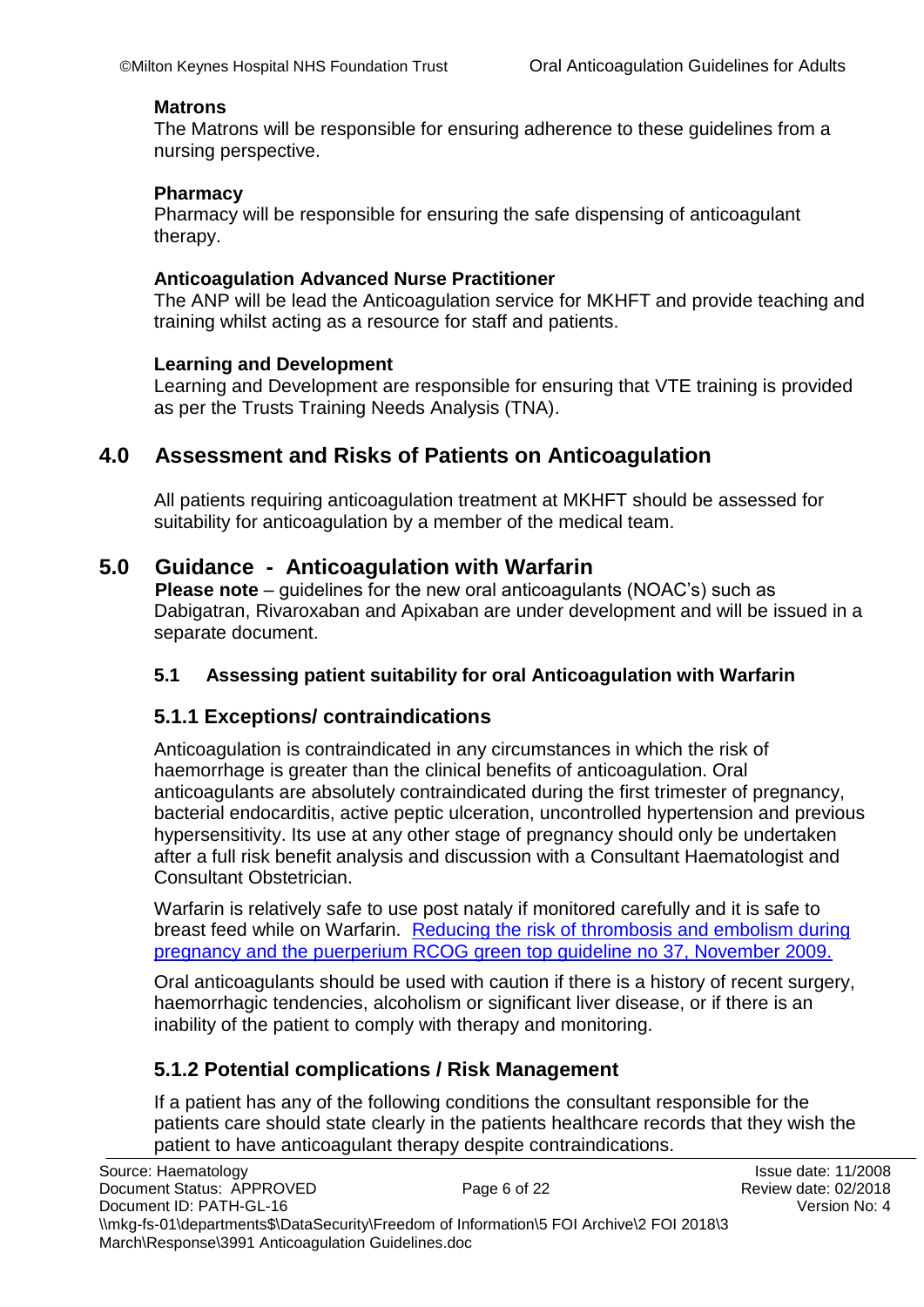- Recent non-embolic cerebrovascular accidents
- Recent surgery or trauma to the central nervous system or the eye
- Inflammatory bowel disease
- Uncompensated cirrhosis
- Pre-existing haemostatic defect e.g. baseline INR above 1.4
- Alcohol abuse
- Tendency to falls

# <span id="page-6-0"></span>**5.1.3 Patient refusal/non compliance**

If the patient expresses that they do not wish to receive oral anticoagulant therapy or are non compliant, the ANP will offer further explanation and counselling. If this is not successful, the ANP will contact the referring clinician formally to discuss terminating involvement of the ANP and the anticoagulation service. Advice for an alternative course of treatment can be discussed by the referring clinician and Consultant Haematologist if necessary.

### <span id="page-6-1"></span>**5.2 Initiation of warfarin therapy**

### <span id="page-6-2"></span>**5.2.1 Target INR and Duration of Treatment**

Before starting oral anticoagulant drugs check a baseline INR/APTT, FBC, U&E and LFTs. All new patients must be asked about a personal or family bleeding history as not all bleeding disorders will show up on standard tests. If the history is positive or the clotting screen is abnormal this must be discussed with a Consultant Haematologist.

| <b>Indication</b>                                                                   | <b>Target INR</b>         | <b>Duration of Treatment</b> |  |  |
|-------------------------------------------------------------------------------------|---------------------------|------------------------------|--|--|
| Pulmonary embolism                                                                  | $2 - 3$                   | 6 months                     |  |  |
| Above knee DVT                                                                      | $2 - 3$                   | 6 months                     |  |  |
| <b>Below knee DVT</b>                                                               | $2 - 3$                   | 3 months                     |  |  |
| Recurrent thromboembolism                                                           | $2 - 3$                   | Long Term                    |  |  |
| Recurrent thromboembolism<br>on oral anticoagulants                                 | $3 - 4$                   | Long Term                    |  |  |
| <b>Atrial Fibrillation</b>                                                          | $2 - 3$                   | Long Term                    |  |  |
| Cardioversion                                                                       | <b>Consider 2.5 - 3.5</b> |                              |  |  |
| Antiphospholipid syndrome                                                           | $2.5 - 3.5$               | Long Term                    |  |  |
| Aortic Valve replacement<br>(mech)                                                  | $2.5 - 3.5$               | Long Term                    |  |  |
| Mitral Valve replacement<br>(mech)                                                  | $3 - 4$                   | Long Term                    |  |  |
| For further information places. Click here to take you to the RCSH quidance on Oral |                           |                              |  |  |

For further information please Click here to take you to the BCSH guidance on Oral [Anticoagulation with Warfarin](http://onlinelibrary.wiley.com/doi/10.1111/j.1365-2141.2011.08753.x/full)

BCSH Guidelines on the investigation and management of venous thrombosis at unusual sites can be found by clicking here **[Guidelines on the investigation and management of](http://onlinelibrary.wiley.com/doi/10.1111/j.1365-2141.2012.09249.x/pdf)  [venous thrombosis at unusual sites](http://onlinelibrary.wiley.com/doi/10.1111/j.1365-2141.2012.09249.x/pdf)**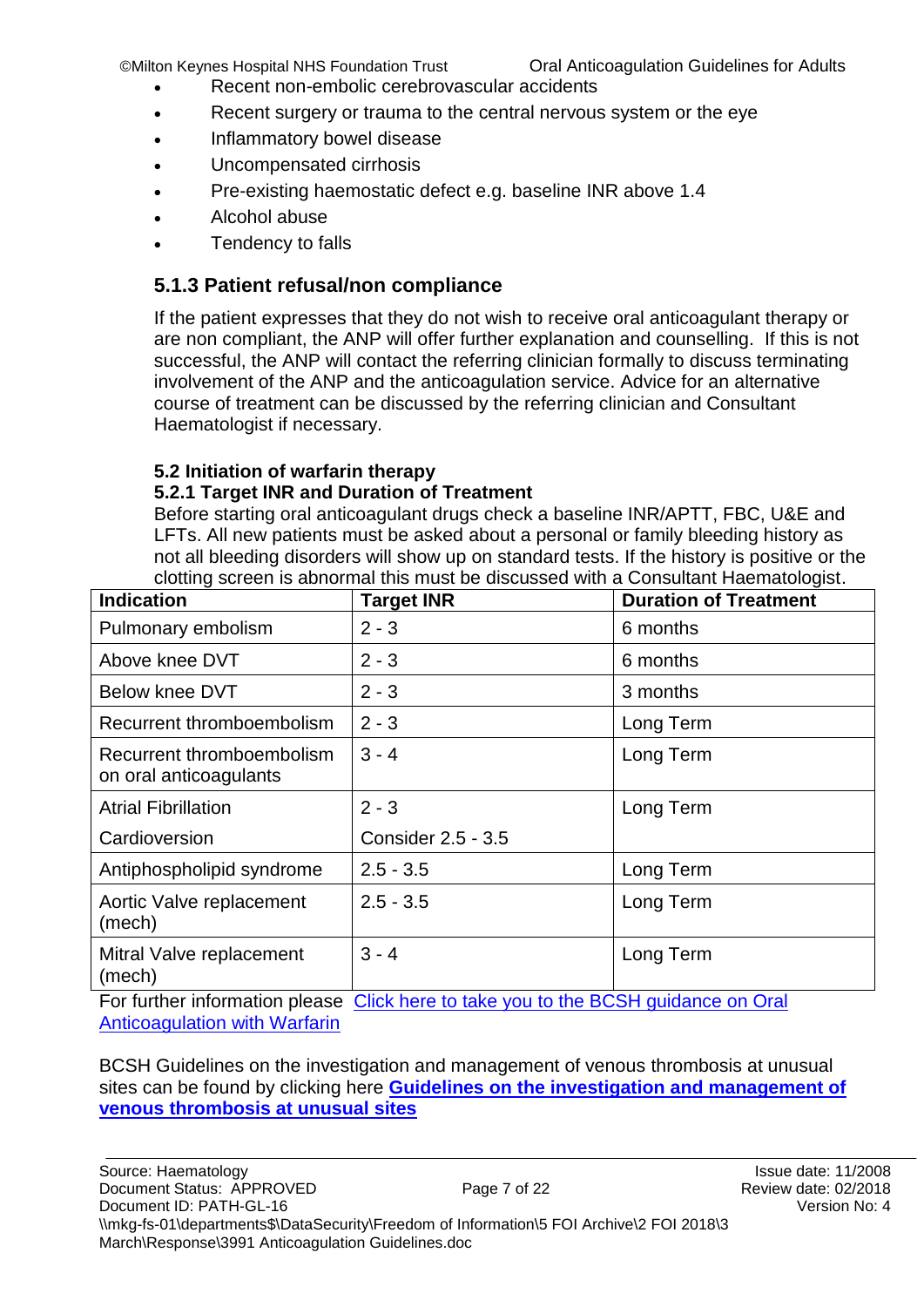©Milton Keynes Hospital NHS Foundation Trust Oral Anticoagulation Guidelines for Adults Do not start warfarin in acute VTE until >24hrs after the first dose of Low Molecular Weight Heparin (LMWH) has been given as this may induce a paradoxical prothrombotic state. However rapidly treatment with warfarin is initiated, coagulation will not usually be inhibited for 72 hours because warfarin only affects the synthesis of new clotting factors. The drug may be initiated by a standard induction regime with a larger loading dose over a 72 hour period or by a low dose approach which is suitable for AF.

# <span id="page-7-0"></span>**5.2.2 For standard induction (e.g. DVT/PE)**

Base line blood results must be checked prior to prescribing any anticoagulant. The standard induction dose is 10mg Warfarin on days 1 and 2 then 5mg Warfarin on day 3 with an INR on day 4. The subsequent dosage is adjusted according to the Fennerty (1988) schedule [\(Appendix 1: Fennerty\)](#page-17-0)

**This guidance is intended to supplement the clinician's own knowledge and does not supersede clinical judgement. When initiating warfarin consider the patient's age, co-morbidities and interacting medicines and use lower loading doses when appropriate (e.g. 5mg instead of 10mg).** 

### <span id="page-7-1"></span>**5.2.3 Low dose induction**

Smaller induction doses (e.g. 5 mg daily for three days or 3mgs daily for 7 days) should be given to elderly, patients with a weight of <50kg and/or those with risk factors for poor anticoagulation control, such as liver disease, CCF or drugs that enhance anticoagulant effect. In these cases the Fennerty schedule is no longer applicable [\(see Janes Schedule appendix 3\)](#page-19-0)

### <span id="page-7-2"></span>**5.3 Potential Side Effects of Warfarin**

Haemorrhage, rash, hypersensitivity, jaundice, hepatic dysfunction, nausea & vomiting, pancreatitis.

### **N.B. this list is not exhaustive. Please refer to BNF for further information by following this link [Coumarins and phenindione : British National Formulary](http://www.evidence.nhs.uk/formulary/bnf/current/2-cardiovascular-system/28-anticoagulants-and-protamine/282-oral-anticoagulants/coumarins-and-phenindione)**

### **Special Warnings and Special Precautions for use**

The following may **enhance** the effect of warfarin and necessitate a reduction of dosage:

- loss of weight
- elderly patients
- acute illness
- active carcinoma
- **CCF**
- abnormal liver function
- deficient renal function
- decreased dietary intake of Vitamin K
- administration of some drugs (see below)
- alcohol excess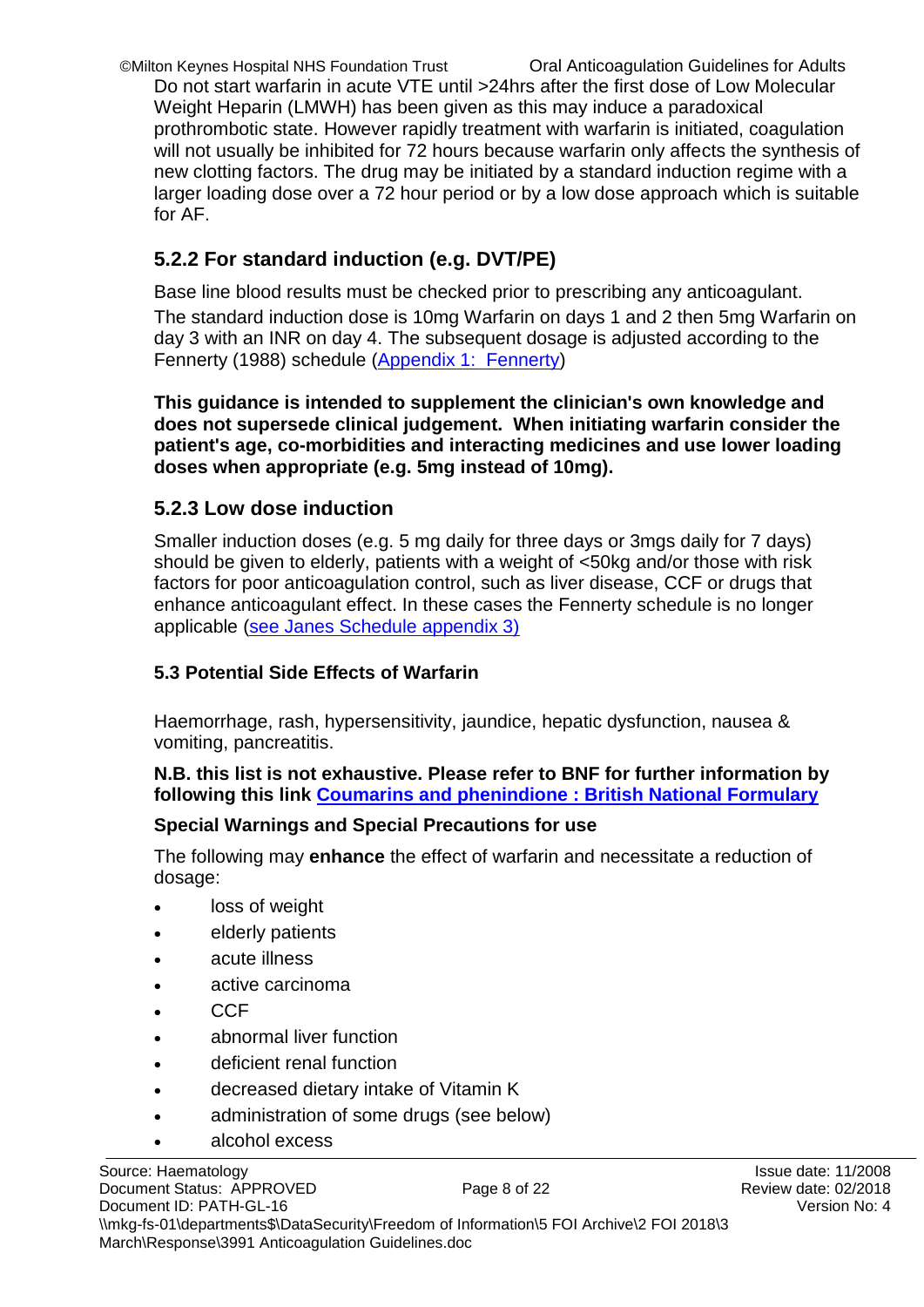The following may **reduce** the effect of warfarin and require the dosage to be increased:

- weight gain
- increased dietary intake of Vitamin K, fats and oil
- administration of some drugs (see below)

### <span id="page-8-0"></span>**5.4 Significant Interactions with Warfarin**

Many commonly used drugs can have significant interactions with oral anticoagulants – if the patient starts or stops a drug known to have a significant interaction it is essential to arrange for the patient's INR to be checked within 3-4 days and indicate the drug change on the inpatient anticoagulant chart.

| Potential enhanced effect | Potential decreased effect  |                |
|---------------------------|-----------------------------|----------------|
| Amiodarone                | Metronidazole               | Carbamazepine  |
| Ciprofloxacin             | Nystatin / Miconazole       | Oestrogens     |
| Clarithromycin            | Omeprazole                  | Phenobarbitone |
| Erythromycin              | Paracetamol                 | Rifampicin     |
| <b>Fibrates</b>           | <b>SSRI</b> antidepressants | St John's Wort |
| Fluconazole               | <b>Statins</b>              |                |
| Levothyroxine             | Tamoxifen                   |                |

This is not an exhaustive list so refer to the BNFlink below or BNF Appendix 1 Interactions:under coumarins

[http://www.evidence.nhs.uk/formulary/bnf/current/2-cardiovascular-system/28](http://www.evidence.nhs.uk/formulary/bnf/current/2-cardiovascular-system/28-anticoagulants-and-protamine/282-oral-anticoagulants/coumarins-and-phenindione) [anticoagulants-and-protamine/282-oral-anticoagulants/coumarins-and-phenindione,](http://www.evidence.nhs.uk/formulary/bnf/current/2-cardiovascular-system/28-anticoagulants-and-protamine/282-oral-anticoagulants/coumarins-and-phenindione)

Advice can also be sought from Pharmacy and the Anticoagulation ANP.

There is an increased risk of bleeding with antiplatelet agents and NSAIDs. The Clinician responsible for initiating oral anticoagulation treatment must ensure they document in the patients health care records if the patient needs to continue any of these drugs whilst taking oral anticoagulants.

# <span id="page-8-2"></span><span id="page-8-1"></span>**6.0 After Care**

#### **6.1 Monitoring**

In the first two weeks of treatment INRs must be checked every 2 - 3 days (or more frequently if required). Once the INR is stable and in therapeutic range, testing intervals can be gradually increased, the maximum time interval being 12 weeks.

If the INR is outside the therapeutic range the dose of oral anticoagulant drug may need to be adjusted either up or down - this requires only small adjustments in dose. The daily maintenance dose is usually taken at 6pm – note there can be large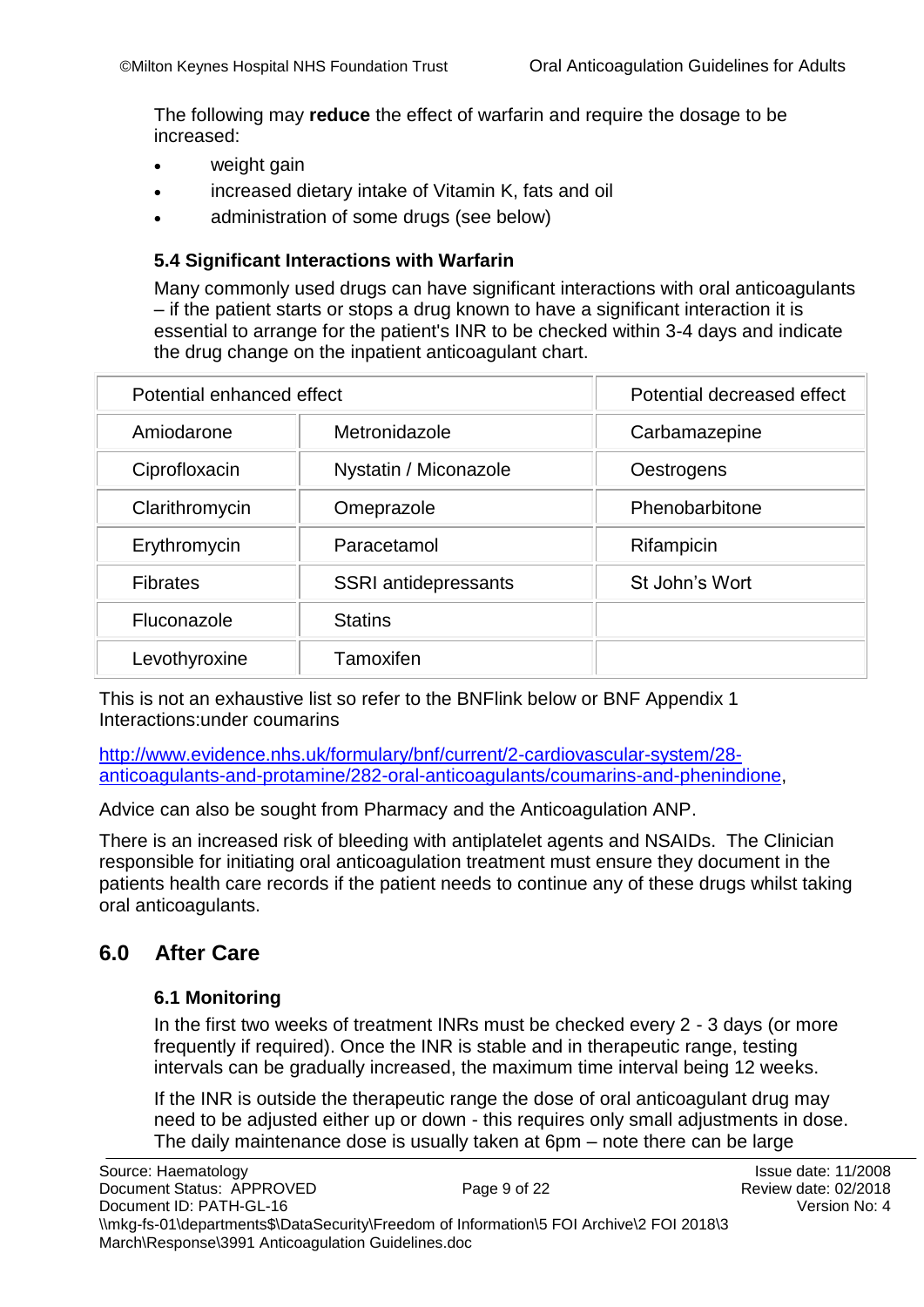variance in the daily doses of warfarin taken by individual patients which can range between 1mg and 20mg.

### **6.2 Management of High INRs**

<span id="page-9-0"></span>The following guidelines are suggested for reversal of oral anticoagulant overdose - note that the risk of reversal must be balanced against the risk of thrombosis:

| Life threatening haemorrhage                 | Phytomenadione (Vitamin K) 10mg IV                                                                     |  |  |
|----------------------------------------------|--------------------------------------------------------------------------------------------------------|--|--|
|                                              | Prothrombin Complex Concentrates (needs to be<br>discussed with Consultant Haematologist)              |  |  |
| Less severe haemorrhage                      | Withhold oral anticoagulant for 2-3 days and recheck<br>the INR before recommencing oral anticoagulant |  |  |
|                                              | Consider vitamin K 0.5mg - 2mg IV / oral                                                               |  |  |
| $INR > 7.0$ without haemorrhage              | Withhold oral anticoagulant for 2-3 days and recheck<br>the INR before recommencing oral anticoagulant |  |  |
|                                              | Consider vitamin K 0.5mg - 2mg IV / oral                                                               |  |  |
| INR 4.5 - 7.0 without haemorrhage            | Withhold oral anticoagulant for 1-2 days and recheck<br>the INR before recommencing oral anticoagulant |  |  |
| Unexpected haemorrhage at<br>therapeutic INR | Investigate cause of bleeding                                                                          |  |  |
| Any patient on warfarin with                 | Discuss with Consultant Haematologist                                                                  |  |  |
| haemorrhage                                  | Report using Datix Report Form on Trust Intranet                                                       |  |  |

# <span id="page-9-1"></span>**7.0 Emergency Surgery**

Stop warfarin and check an FBC & full clotting screen (INR / APTT / Fibrinogen) and seek advice from the on call Consultant Haematologist.

Prothrombin complex concentrates (PCCs eg. Beriplex or Octaplex) provide the most immediate & effective reversal of warfarinisation, however they induce a procoagulant state and therefore the risk / benefit of PCCs should be individually assessed. Fresh frozen plasma (FFP) may alternatively be given after discussion with haematologist on call, however, its effects are short lived and 5mg IV Vitamin K should also be given. Clotting tests should be re-checked after PCCs or FFP have been given and 6 hourly thereafter as further products may be needed. Ensure appropriate anticoagulation is restarted as soon as is safely possible post-operatively (see below for major surgery).

Patients taking anti-platelet agents are at risk of haemorrhagic complications and may need a platelet transfusion even if they have a normal platelet count. See notes below and seek advice from a Consultant Haematologist. Restart antiplatelet agents 24 hours after surgery if there is no ongoing bleeding risk.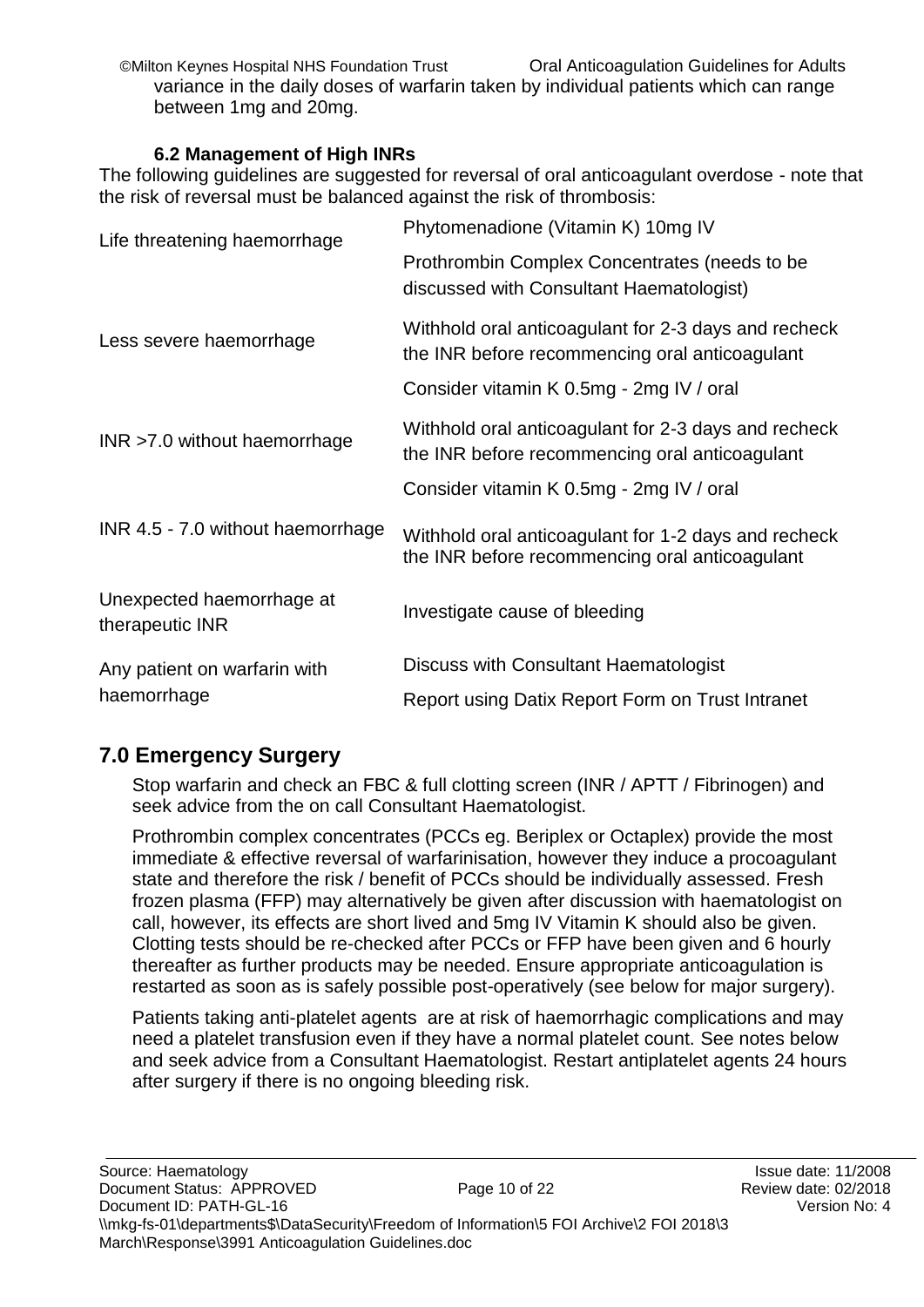### <span id="page-10-0"></span>**8.0 Anti-platelet agents & coronary stents pre surgery**

Aspirin should not be stopped in patients with coronary stents except in extreme circumstances (eg. Life threatening bleeding or spinal surgery). Such situations should be discussed with a Consultant Cardiologist. Ideally Clopidogrel and / or Dipyridamole should not be stopped in patients with coronary stents. Where this is essential this should be discussed with a Consultant Cardiologist who may recommend discontinuing Clopidogrel 5 days pre-operatively and restarting at a loading dose of 300mg on Day 1 post surgery.

# <span id="page-10-1"></span>**9.0 Anti-platelet agents for other clinical indications pre surgery**

Aspirin should be temporarily discontinued 7 day prior to elective surgery with a significant bleeding risk unless a clinical risk assessment indicates otherwise. Clopidogrel should be stopped 7 days prior to surgery as the risk of haemorrhage is high.

Dipyridamole and short acting NSAIDS should be stopped 24 hours prior to surgery unless a clinical risk assessment indicates otherwise.

Ticlopidine & Tirofiban have anti-platelet effects and are used in specific high-risk coronary disease. Cessation should be discussed with a Consultant Cardiologist.

Please refer to the guidance at this link for specific indication recommendations at end of bridging chapter (Chapter 9 or 10)

http://www.bcshquidelines.com/documents/WarfarinandentalSurgery\_bih\_264\_2007.pdf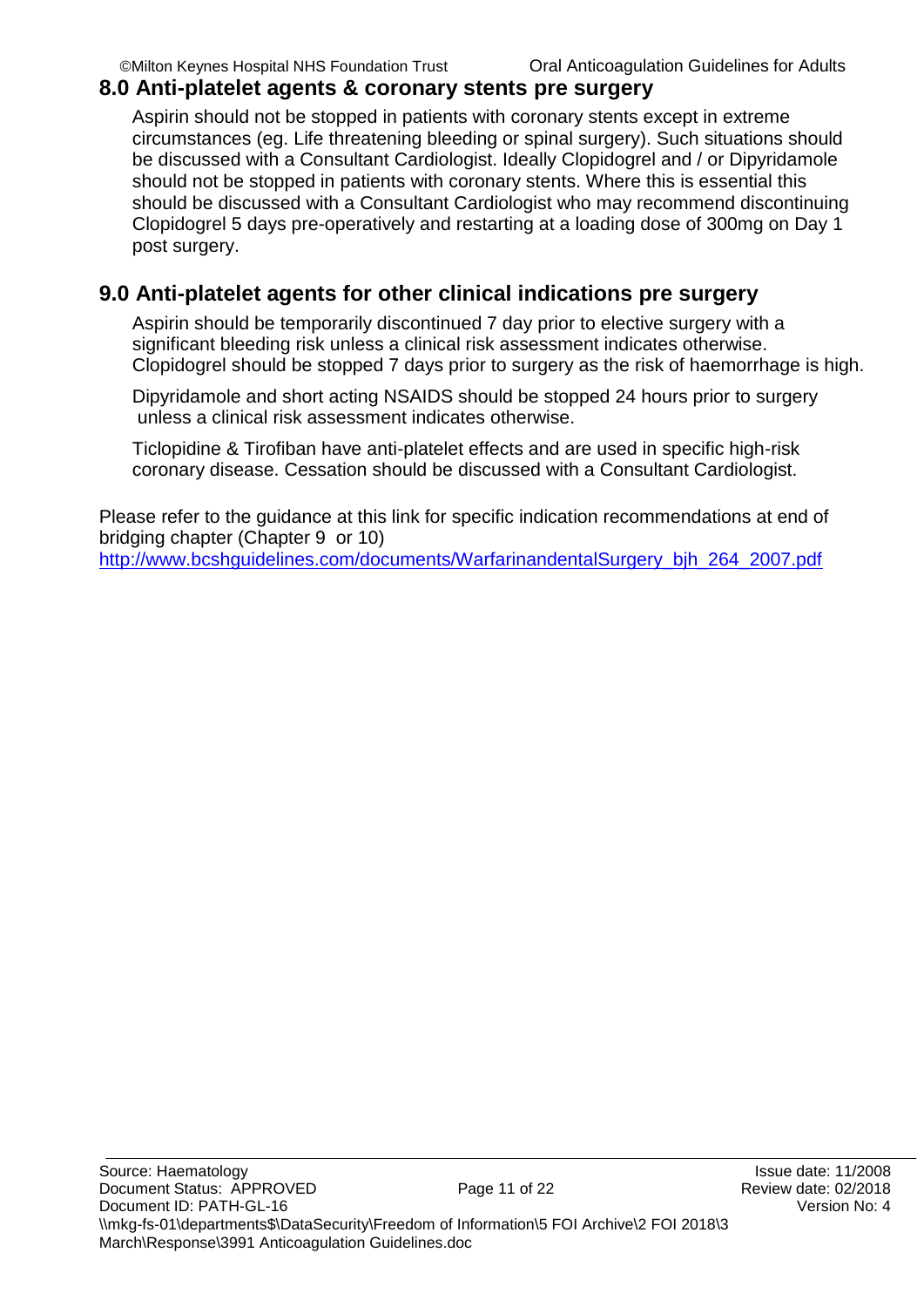### <span id="page-11-0"></span>**10.0 Guidelines for the management of patients on warfarin or clopidogrel undergoing endoscopic procedures**



Follow this link for further guidance: **[British Society of Gastroenterology Guidance](http://www.bsg.org.uk/clinical-guidelines/endoscopy/anticoagulant-antiplatelet-therapy.html)**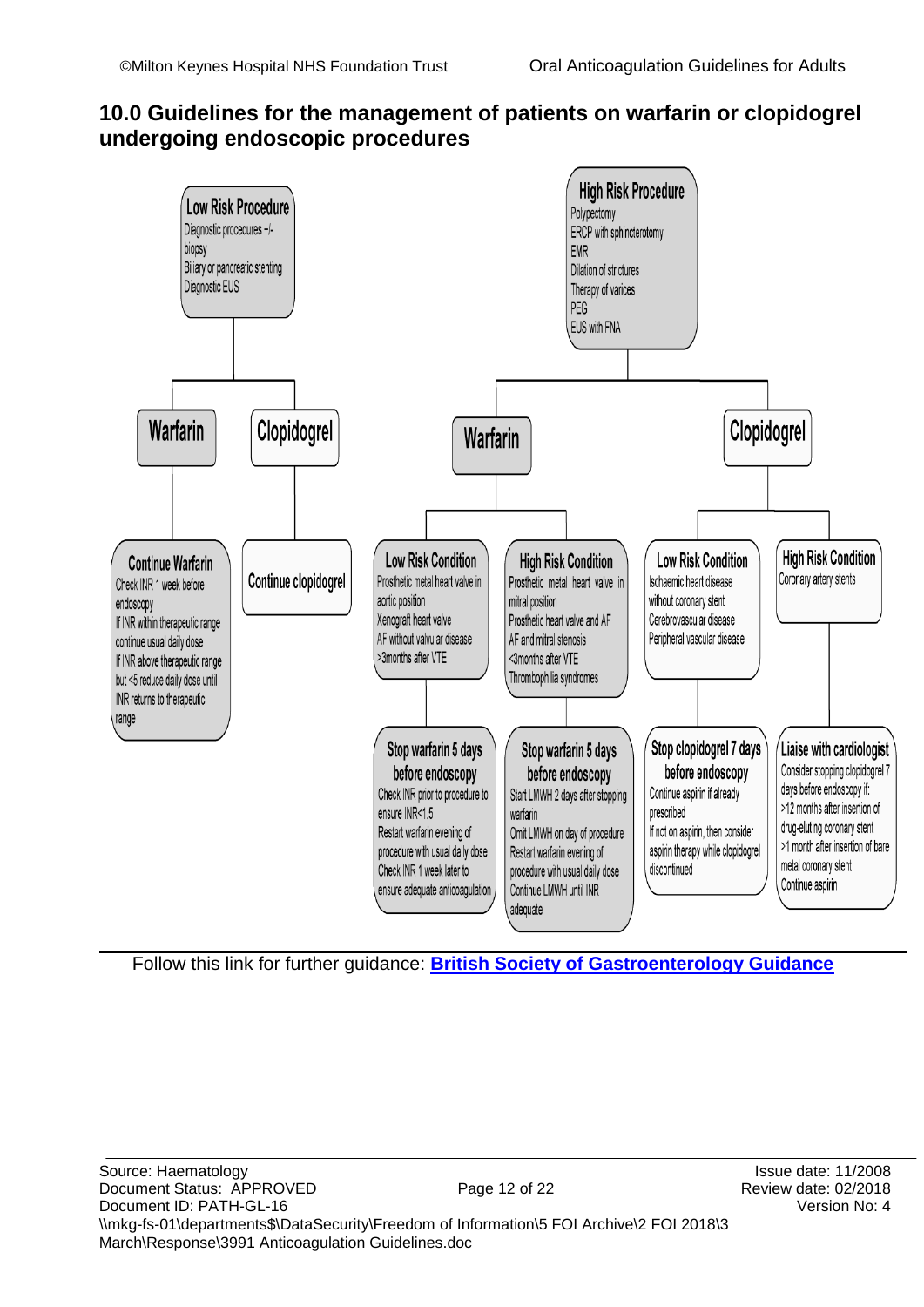### <span id="page-12-0"></span>**11.0 Discharge guidance**

Inpatients on warfarin should not be discharged without patient information, a yellow book (see link below) or dosage leaflet with dose instructions stated in mg and advice on when and where to have a repeat INR blood test.

NOTE: Patient information 'Oral Anticoagulant Therapy' is available via the NPSA website at<http://www.nrls.npsa.nhs.uk/resources/?EntryId45=61777>

### <span id="page-12-1"></span>**11.1 Patient Information**

All patients (and their carers) should be counselled about anticoagulation therapy. Patients newly commenced on oral anticoagulant therapy should be given a Yellow Oral Anticoagulant Therapy pack, which contains an information booklet and an alert card which should be carried with them at all times.

In an emergency they must be advised to contact their GP or attend the Emergency Department.

### <span id="page-12-2"></span>**12.0 Stopping Warfarin**

When a patient reaches the end of the specified duration of anticoagulation, Warfarin can be discontinued. Tailing off the Warfarin is not necessary.

#### <span id="page-12-3"></span>**12.1 Anticoagulation Clinic**

Milton Keynes Hospital provides an Out-patients anticoagulation service to patients referred internally (post discharge), referred by other hospitals or via General Practitioners (GPs). The clinic is managed by the Advanced Nurse Practitioner (ANP) who is responsible for maintaining patients International Normalised Ratios (INRs) within their target range depending on their indication as recommended by the British Committee for Guidelines in Haematology (BCSH). The ANP will work under Consultant Haematologist advice.

Most patients in Milton Keynes on Warfarin for over 2 weeks have their monitoring and dosing supervised by their GP. If the patient's GP is phoned and unwilling to take over Warfarin dosing the patient should be referred to the hospital Anticoagulation Clinic.

Please note the anticoagulation clinic only runs once per week, so patients must be stable before they can be accepted.

### <span id="page-12-4"></span>**13.0 Perioperative Bridging Anticoagulation for Warfarin Patients According to Risk of Thrombosis**

#### <span id="page-12-5"></span>**13.1 Patients at high risk of thrombosis** include

i. Those with valvular atrial fibrillation (AF), ie, mechanical valvular prosthesis or mitral valve repair, or mitral valve prosthesis, or any caged-ball or tilting disc aortic valve prosthesis or multiple mechanical heart valves. Also include patients with a mechanical heart valve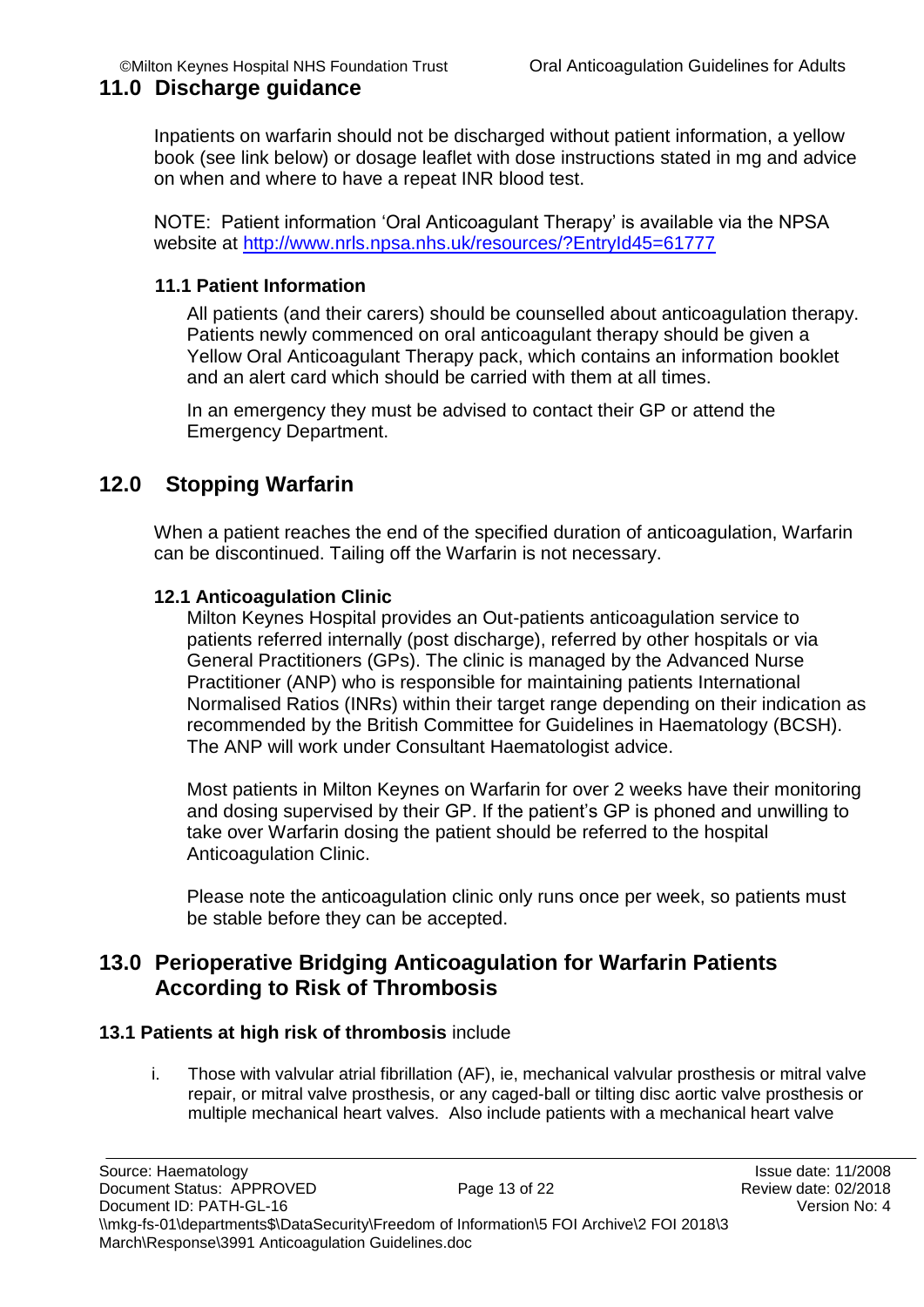©Milton Keynes Hospital NHS Foundation Trust Oral Anticoagulation Guidelines for Adults who have had a stroke, TIA or cardioembolic event in last 6 months.

- ii. Those with a history of VTE if VTE is within last 3 months **or** severe thrombophilia\* **or** unprovoked VTE, or active cancer (cancer diagnosed  $\lt$  or = 6 months ago) or patient undergoing cancer therapy.
- iii. Those with non valvular AF if CHADS2 score of 5 or 6 or stroke or TIA within previous 3 months, or rheumatic valvular heart disease.

**Caution:** In patients with decreased renal function, if creatinine clearance level <30ml/min, use unfractionated heparin infusion (therapeutic) instead of low molecular weight heparin (LMWH). Use APTR to monitor anticoagulation. Stop heparin infusion 6 hours pre procedure.

#### **Protocol for high risk patients**

- a) Stop warfarin 5 days pre surgery and start therapeutic LMWH when INR falls below therapeutic range (check daily INR).
- b) In mechanical heart valve or AF patients, give LMWH; Dalteparin 100u/kg sub cut **every 12 hours**. In patients with history of VTE give Dalteparin 200iu/kg subcut **once** per day
- c) The last dose of LMWH should be given 24 hours before the procedure at **50%** of the **total** daily dose (ie Dalteparin 100u/kg subcut). If less than 24 hrs pre-op, bleeding risk is increased.
- d) Check the INR within 24 hours of procedure and give vitamin K if needed (approximately 2mg oral). Avoid vitamin K if mechanical heart valve. Check the INR on the morning of the procedure. Go ahead if INR <1.2 for procedures with a high risk of bleeding. If  $>1.2$ discuss with surgeon and if there is a need for FFP, with haematologist on call.
- e) Post operatively, do not give therapeutic dose of LMWH until at least 48 hours after procedure, once good haemostasis is achieved. (Can be earlier if at low risk of bleeding). The exception is patients undergoing endoscopic sphincterotomy when therapeutic LMWH should not be started until 72 hours post operatively. NB: If using unfractionated heparin do not give a bolus when restarting.
- f) Restart warfarin the evening of the procedure unless there is a substantial risk of delayed bleeding. Stop LMWH once there are 2 x INR, consecutive, in therapeutic range (daily INR's).

#### <span id="page-13-0"></span>**13.2 Patients at low or moderate risk of thrombosis**

The intensity of the bridging (therapeutic/ prophylactic) needs to be **individualised**.

Patients can be defined as **moderate risk** if they have AF with a CHADS2 score 3 or 4. They can also be defined as moderate risk if AF and having a bileaflet aortic valve prosthesis. They are at moderate risk if they have had a VTE within previous 3 - 12 months or if they have nonsevere thrombophilia<sup>†</sup> or if they have recurrent VTE.

For **low risk** patients prophylactic doses of LMWH can be used e.g. in patients with a history of VTE > 12 months ago.

#### **Addendum:**

Severe thrombophilia is defined if patient has: protein C or protein S or ATIII deficiency, or has antiphospholipid syndrome, or is homozygous for Factor V Leiden,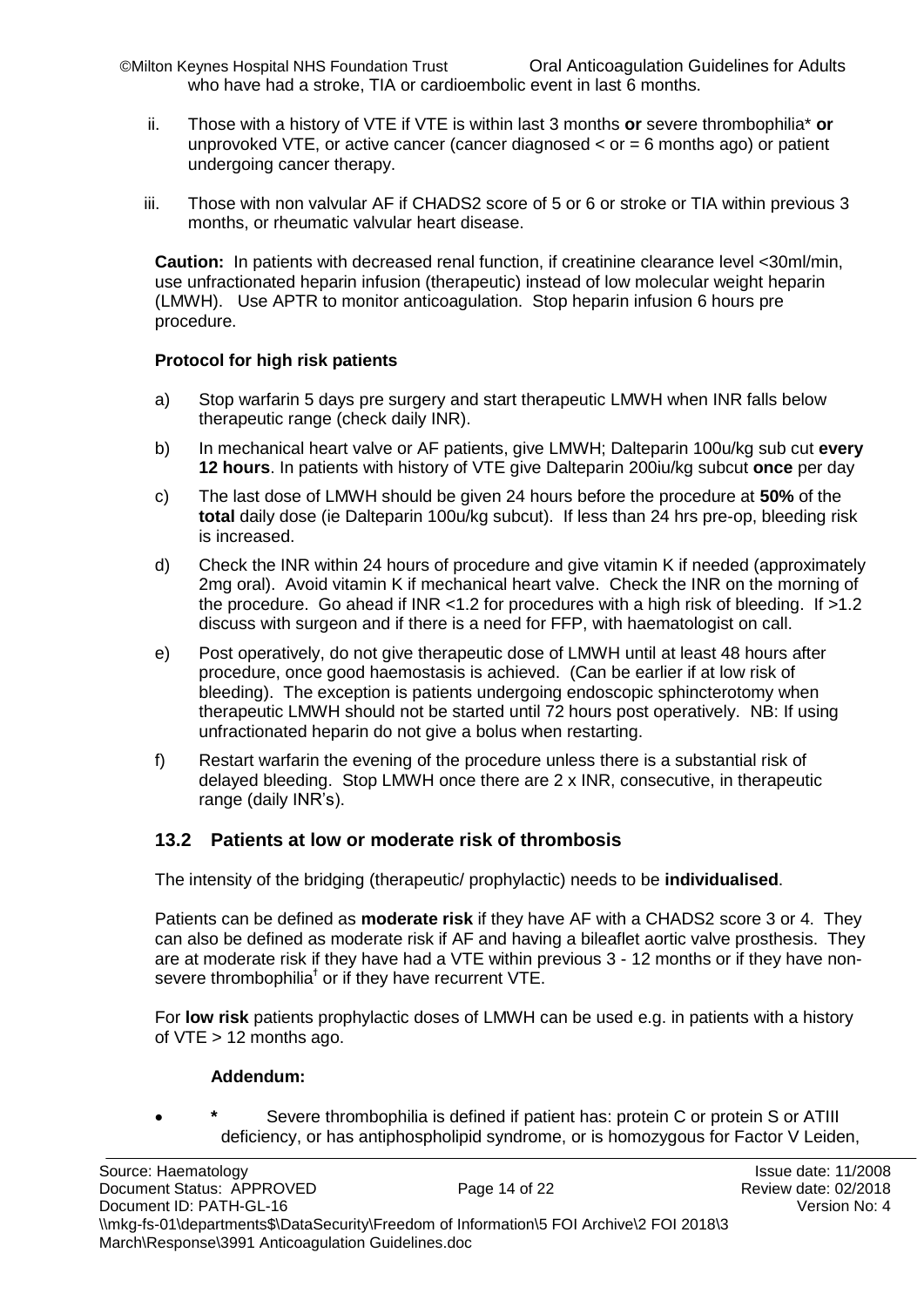- or is homozygous for PT G-20210A, or has compound heterozygosity mutations for both these two genes.
- Non severe thrombophilia is defined as the patient having heterozygosity for Factor V Leiden or heterozygosity for PT G-20210A.

### **Reference**

- 1. Todd H. Baron, M.D., Patrick S. Kamath, M.D. and Robert D. McBane, M.D. Management of Antithrombotic Therapy in Patients Undergoing Invasive Procedures. The New England Journal of Medicine, May 2013 Volume 368, Page 2113 to 2122
- 2. Patel J. Arya R. The Current Status of Bridging Anticoagulation. British Journal of Haematology, 2014, Volume 164, Pages 619-629

### **Invasive procedures where bleeding risk is low and oral anticoagulation can often be continued.**

| <b>Procedure</b>                                                                                                                          | Comments                                                                                                                                                                                                                                                                                                                                                                                                                                     |
|-------------------------------------------------------------------------------------------------------------------------------------------|----------------------------------------------------------------------------------------------------------------------------------------------------------------------------------------------------------------------------------------------------------------------------------------------------------------------------------------------------------------------------------------------------------------------------------------------|
| Minor dental e.g. tooth extractions<br>and endodontic (root canal)                                                                        | Current UK guidance states that vitamin K<br>antagonist therapy can safely be continued<br>(National Patient Safety Agency, 2007; Perry et al,<br>2007). A pro-haemostatic agent (eg tranexamic<br>acid (5-10% 5ml $-$ 3-4 times a day), starting 1 d<br>before the procedure and for 1-2 d after the<br>procedure, was found to be associated with a low<br>(<5%) risk of clinically relevant non-major bleeding<br>(Douketis et al, 2012). |
| Dermatological, e.g. excision of basal<br>and squamous cell skin cancers,<br>actinic keratosis and premalignant or<br>cancerous skin nevi | The reported incidence of bleeding complications<br>appears to be low (<5%) when oral anticoagulation<br>is continued.                                                                                                                                                                                                                                                                                                                       |
| Cataract                                                                                                                                  | Prospective cohort studies report an incidence of<br>clinically relevant bleeding of <3% when oral<br>anticoagulation therapy is continued (Robinson &<br>Nylander, 1989, Roberts et al, 1991; Katz et al,<br>2003).                                                                                                                                                                                                                         |

For endoscopic procedures please see Chapter 10

# <span id="page-14-0"></span>**14.0 Audit and monitoring Criteria**

| <b>Audit Criteria</b> | Tool                | <b>Audit</b><br>Lead | <b>Frequency</b><br>of Audit | <b>Responsible</b><br><b>Committee</b> | How changes<br>will be<br>implemented |
|-----------------------|---------------------|----------------------|------------------------------|----------------------------------------|---------------------------------------|
| <b>BCSH</b>           | <b>BCSH</b><br>tool | <b>ANP</b>           | Annually                     | <b>Trust VTE</b>                       | Via the VTE<br>committee              |

# <span id="page-14-1"></span>**15.0 Statement of evidence/references**

Guidelines on oral anticoagulation with warfarin – fourth Edition [http://www.bcshguidelines.com/documents/warfarin\\_4th\\_ed.pdf](http://www.bcshguidelines.com/documents/warfarin_4th_ed.pdf)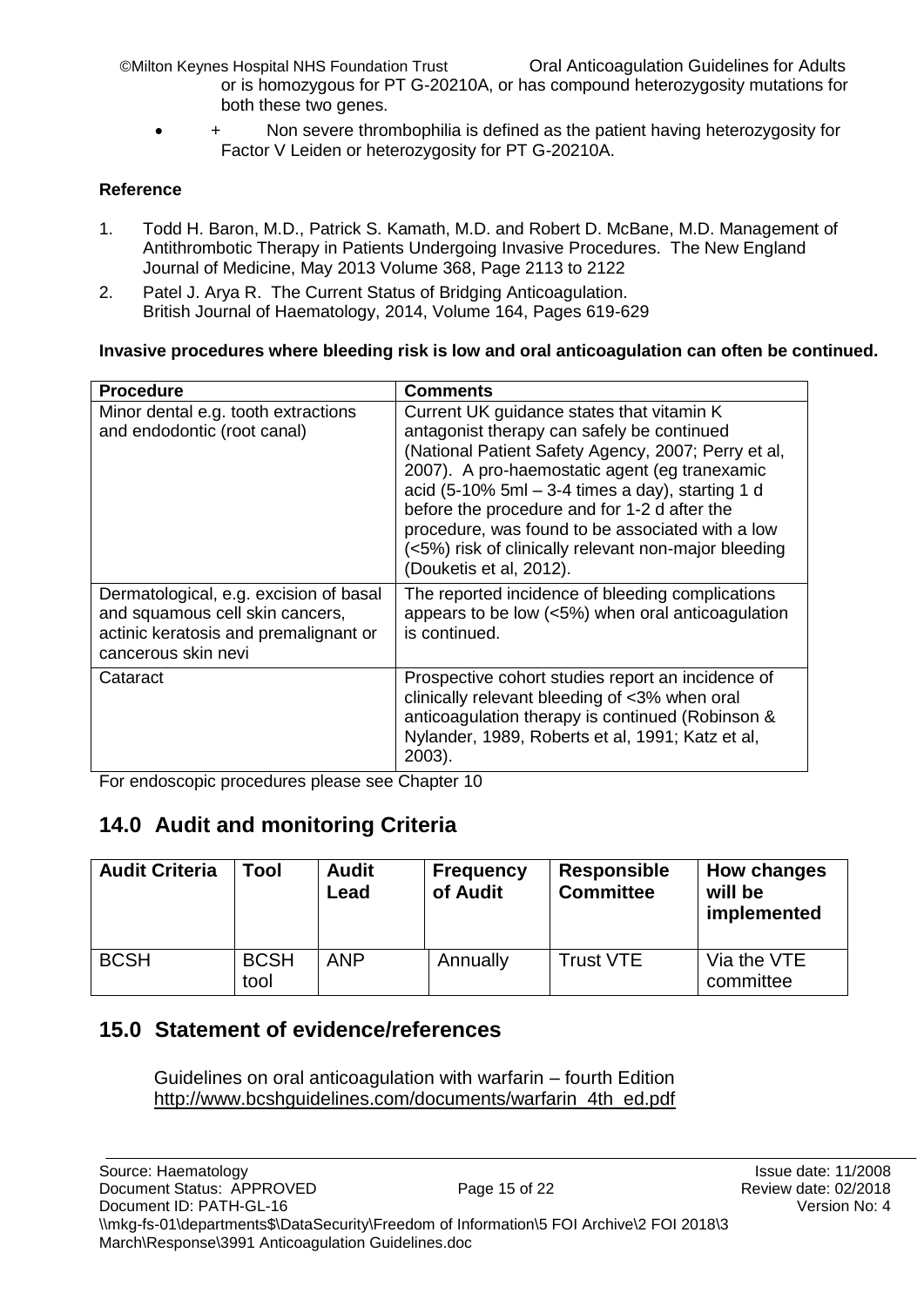Tait RC & Sefcick A. A warfarin regime for outpatient anticoagulation in patients with atrial fibrillation. *British Journal of Haematology* 1998; 101: 450-454

Janes S, Challis R & Fisher F (2004) Safe introduction of warfarin for thrombotic prophylaxis in atrial fibrillation requiring only a weekly INR. *Clinical Laboratory Haematology,* 26, 43-47

NPSA Patient Safety Alert "Actions on making anticoagulation therapy safer" March 2007

British Medical Association & Royal Pharmaceutical Society of Great Britain. British National Formulary February 2014.

British Society of Gastroenterology http://www.bsg.org.uk/clinicalguidelines/endoscopy/anticoagulant-antiplatelet-therapy.html

### <span id="page-15-0"></span>**16.0 Equality Impact Assessment**

| Impact                                                                                                                                                                               | $\mathsf{Age}$ | Disability | Race      | Gender    | ō<br>Religion<br>Beliet | Orientation<br>Sexual |
|--------------------------------------------------------------------------------------------------------------------------------------------------------------------------------------|----------------|------------|-----------|-----------|-------------------------|-----------------------|
| Do different groups have different needs,<br>experiences, issues and priorities in relation to the<br>proposed policy?                                                               | <b>No</b>      | <b>No</b>  | <b>No</b> | <b>No</b> | <b>No</b>               | <b>No</b>             |
| Is there potential for or evidence that the proposed<br>policy will not promote equality of opportunity for all<br>and promote good relations between different<br>groups?           | <b>No</b>      | <b>No</b>  | <b>No</b> | <b>No</b> | <b>No</b>               | No                    |
| Is there potential for or evidence that the proposed<br>policy will affect different population groups differently<br>(including possibly discriminating against certain<br>groups)? | No.            | <b>No</b>  | <b>No</b> | No        | <b>No</b>               | No                    |
| Is there public concern (including media, academic,<br>voluntary or sector specific interest) in potential<br>discrimination against a particular population group or<br>groups?     | <b>No</b>      | <b>No</b>  | <b>No</b> | <b>No</b> | <b>No</b>               | <b>No</b>             |

### <span id="page-15-1"></span>**17.0 Implementation and dissemination of document**

This policy will be implemented in clinical areas treating patients with oral anticoagulations. The policy is available on the Trust intranet under clinical policies. The policy will be disseminated to local GP's.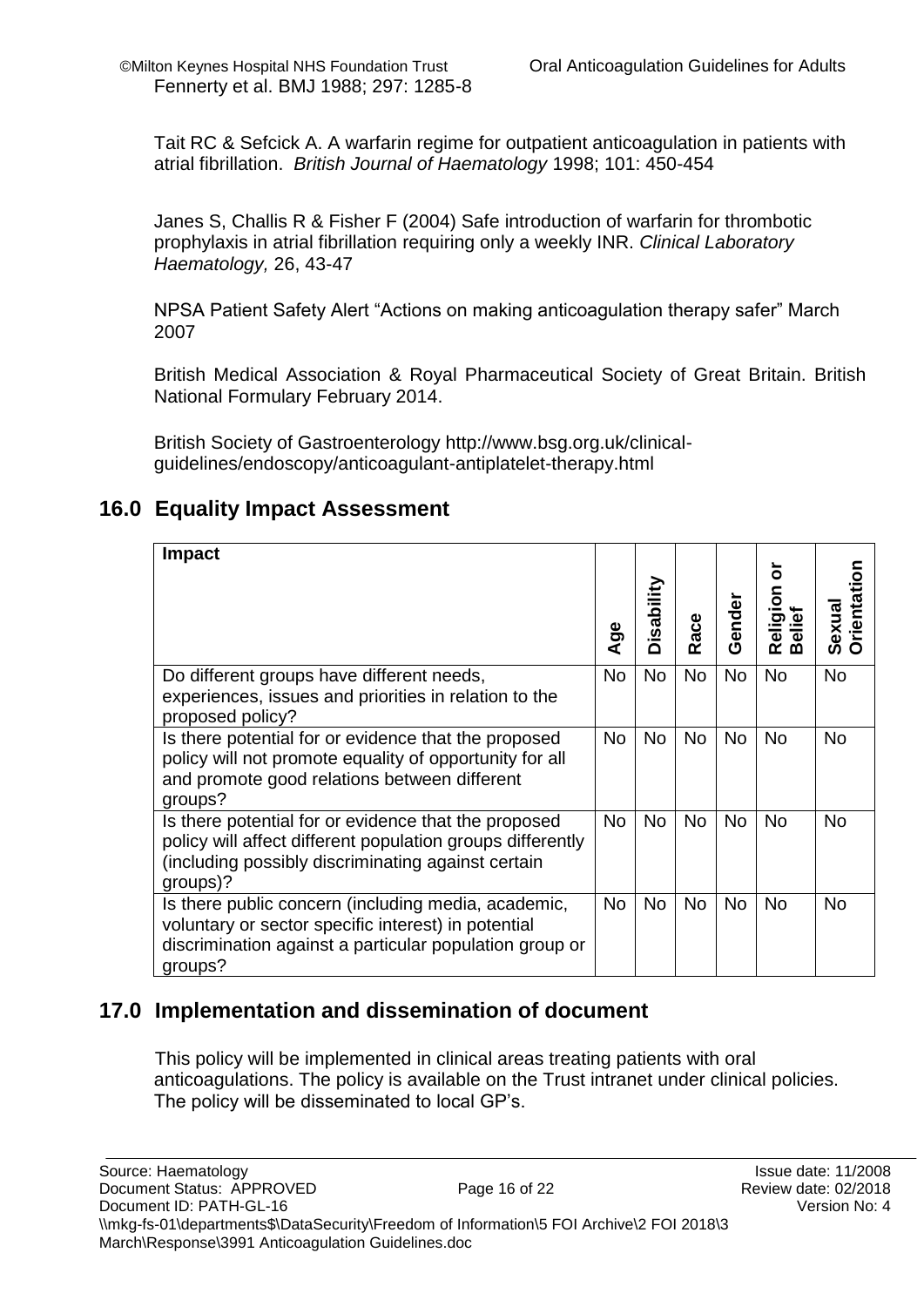### <span id="page-16-0"></span>**18.0 Overall responsibility for the document**

Consultant Haematologist, Associate Medical Director and Anticoagulation ANP.

### <span id="page-16-1"></span>**19.0 Appendices**

[Appendix 1: Fennerty](#page-17-0) [Appendix 2: Tate](#page-18-0) [Appendix 3: Janes](#page-19-0) [Appendix 4: Referral form for Anticoagulant Clinic \(UPDATE\)](#page-20-1)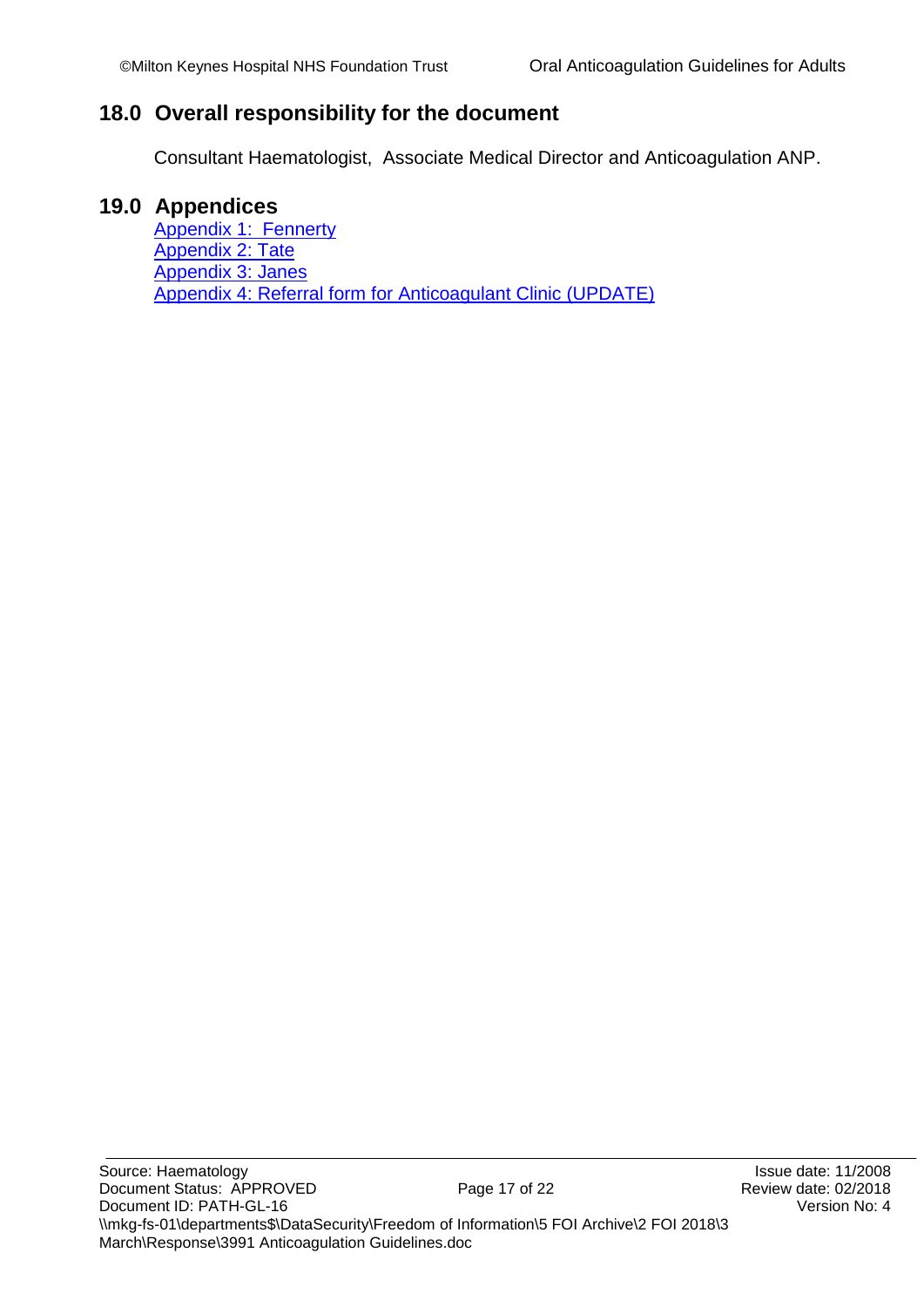# <span id="page-17-0"></span>**Appendix 1: Fennerty**

| NB. Day 1 is the first day of Warfarin Treatment<br><b>INITIATING WARFARIN - DOSE GUIDE</b> |                |             |                  |             |                  |                      |                                      |
|---------------------------------------------------------------------------------------------|----------------|-------------|------------------|-------------|------------------|----------------------|--------------------------------------|
|                                                                                             | Day 2<br>Day 1 |             | Day 3            |             | Day 4            |                      |                                      |
| <b>INR</b>                                                                                  | <b>DOSE</b>    | <b>INR</b>  | <b>DOSE</b>      | <b>INR</b>  | <b>DOSE</b>      | <b>INR</b>           | <b>DOSE</b>                          |
| < 1.2                                                                                       | 10mg           | < 1.8       | 10 <sub>mg</sub> | $< 2.0$     | 10 <sub>mg</sub> | < 1.4                | $\star$                              |
| > 1.2                                                                                       | $\star$        | 1.8         | 1 <sub>mg</sub>  | $2.0 - 2.1$ | 5mg              | 1.4                  | 8mg                                  |
|                                                                                             |                | > 1.8       | 0.5mg            | $2.2 - 2.3$ | 4.5mg            | 1.5                  | 7.5mg                                |
|                                                                                             |                |             |                  | $2.4 - 2.5$ | 4 <sub>mg</sub>  | $1.6 - 1.7$          | 7 <sub>mg</sub>                      |
|                                                                                             |                |             | $2.6 - 2.7$      | 3.5mg       | 1.8              | 6.5mg                |                                      |
|                                                                                             |                | $2.8 - 2.9$ | 3mg              | 1.9         | 6mg              |                      |                                      |
|                                                                                             |                | $3.0 - 3.1$ | 2.5mg            | $2.0 - 2.1$ | 5.5mg            |                      |                                      |
|                                                                                             |                | $3.2 - 3.3$ | 2mg              | $2.2 - 2.3$ | 5 <sub>mg</sub>  |                      |                                      |
|                                                                                             |                | 3.4         | 1.5mg            | $2.4 - 2.6$ | 4.5mg            |                      |                                      |
|                                                                                             |                | 3.5         | 1 <sub>mg</sub>  | $2.7 - 3.0$ | 4 <sub>mg</sub>  |                      |                                      |
|                                                                                             |                |             | $3.6 - 4.0$      | 0.5mg       | $3.1 - 3.5$      | 3.5 <sub>mg</sub>    |                                      |
|                                                                                             |                |             | > 4.0            | $\pmb{0}$   | $3.6 - 4.0$      | 3mg                  |                                      |
|                                                                                             |                |             |                  |             | $4.1 - 4.5$      | Omit 1 day, then 2mg |                                      |
|                                                                                             |                |             |                  |             |                  | > 4.5                | Omit 2 days, then<br>1 <sub>mg</sub> |

\*Discuss with consultant/registrar on call for Haematology before starting.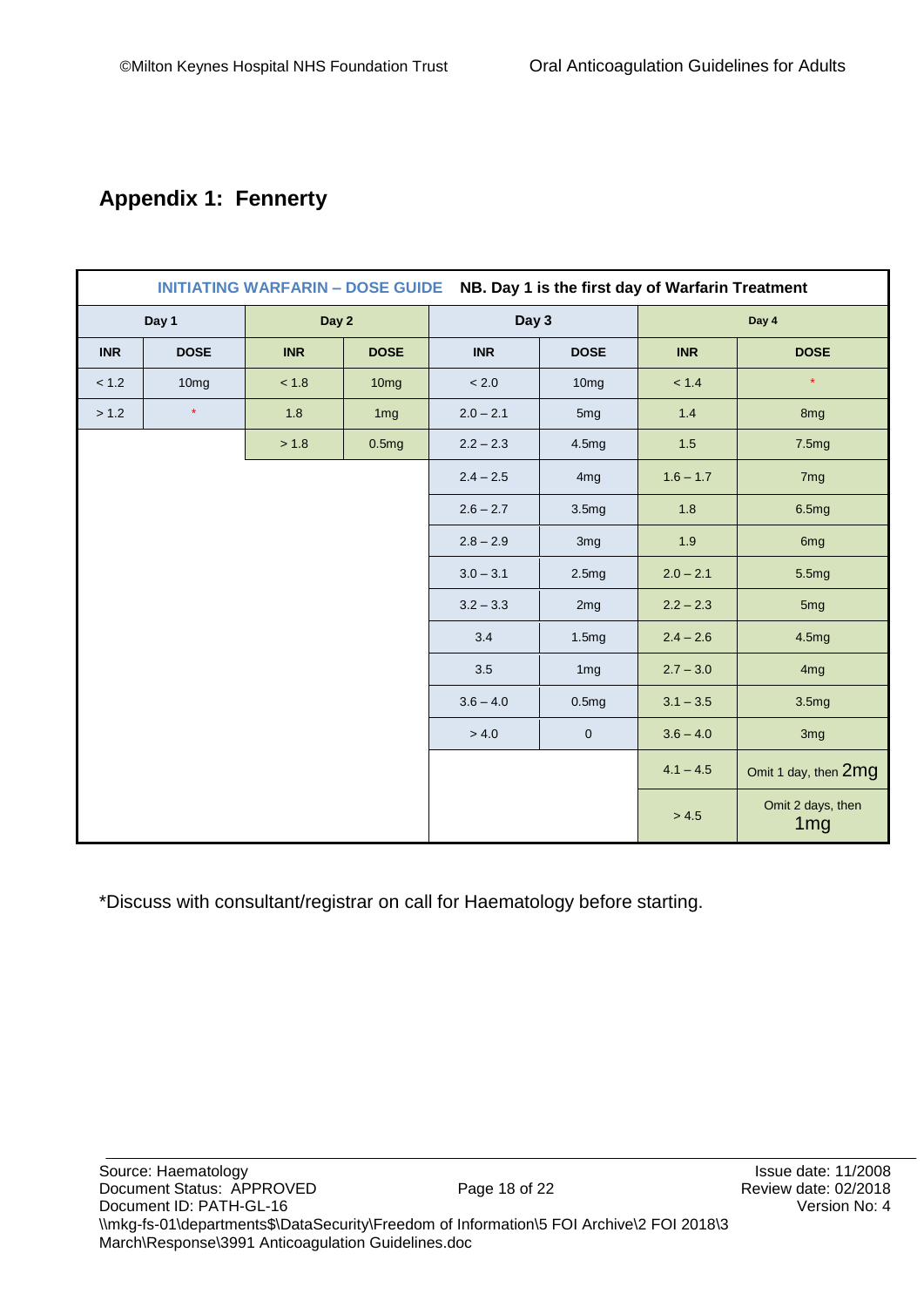### <span id="page-18-0"></span>**Appendix 2: Tate**

For patients needing non-immediate anticoagulation with a target INR of 2.5 (INR Range  $2 - 3$ ) (e.g. Atrial fibrillation) the Tate method of induction has been shown to be safe, and convenient for both General Practitioners and patients.

This is a guideline and should be used in conjunction with the clinician's clinical judgement according to individual patient history. E.g. previous sensitivity to warfarin, interacting drugs.

| Day 5 INR   | Dose (for day 5- $\vert$ Day 8 INR<br>7) |             | Dose (from day 8) |
|-------------|------------------------------------------|-------------|-------------------|
|             |                                          |             |                   |
|             |                                          | $\leq 1.7$  | 6mg               |
| $\leq 1.7$  | 5 <sub>mg</sub>                          | $1.8 - 2.4$ | 5 <sub>mg</sub>   |
|             |                                          | $2.5 - 3.0$ | 4 <sub>mg</sub>   |
|             |                                          | >3.0        | 3mg for 4 days    |
|             |                                          |             |                   |
|             |                                          | < 1.7       | 5 <sub>mg</sub>   |
|             |                                          | $1.8 - 2.4$ | 4 <sub>mg</sub>   |
| $1.8 - 2.2$ | 4mg                                      | $2.5 - 3.0$ | 3.5 <sub>mg</sub> |
|             |                                          | $3.1 - 3.5$ | 3mg for 4 days    |
|             |                                          | >3.5        | 2.5mg for 4 days  |
|             |                                          |             |                   |
|             |                                          | $\leq 1.7$  | 4 <sub>mg</sub>   |
|             |                                          | $1.8 - 2.4$ | 3.5 <sub>mg</sub> |
| $2.3 - 2.7$ | 3 <sub>mg</sub>                          | $2.5 - 3.0$ | 3mg               |
|             |                                          | $3.1 - 3.5$ | 2.5mg for 4 days  |
|             |                                          | >3.5        | 2mg for 4 days    |
|             |                                          |             |                   |
|             |                                          | $\leq 1.7$  | 3mg               |
|             |                                          | $1.8 - 2.4$ | 2.5mg             |
| $2.8 - 3.2$ | 2mg                                      | $2.5 - 3.0$ | 2mg               |
|             |                                          | $3.1 - 3.5$ | 1.5mg for 4 days  |
|             |                                          | >3.5        | 1mg for 4 days    |
|             |                                          |             |                   |
|             |                                          | < 1.7       | 2 <sub>mg</sub>   |
|             |                                          | $1.8 - 2.4$ | 1.5mg             |
| $3.3 - 3.7$ | 1 <sub>mg</sub>                          | $2.5 - 3.0$ | 1 <sub>mg</sub>   |
|             |                                          | $3.1 - 3.5$ | 0.5mg for 4 days  |
|             |                                          | >3.5        | Omit for 4 days   |
|             |                                          |             |                   |
|             |                                          | 2.0         | 1.5mg for 4 days  |

Source: Haematology **Issue date: 11/2008** Document Status: APPROVED Page 19 of 22 Review date: 02/2018 Document ID: PATH-GL-16 Version No: 4

\\mkg-fs-01\departments\$\DataSecurity\Freedom of Information\5 FOI Archive\2 FOI 2018\3 March\Response\3991 Anticoagulation Guidelines.doc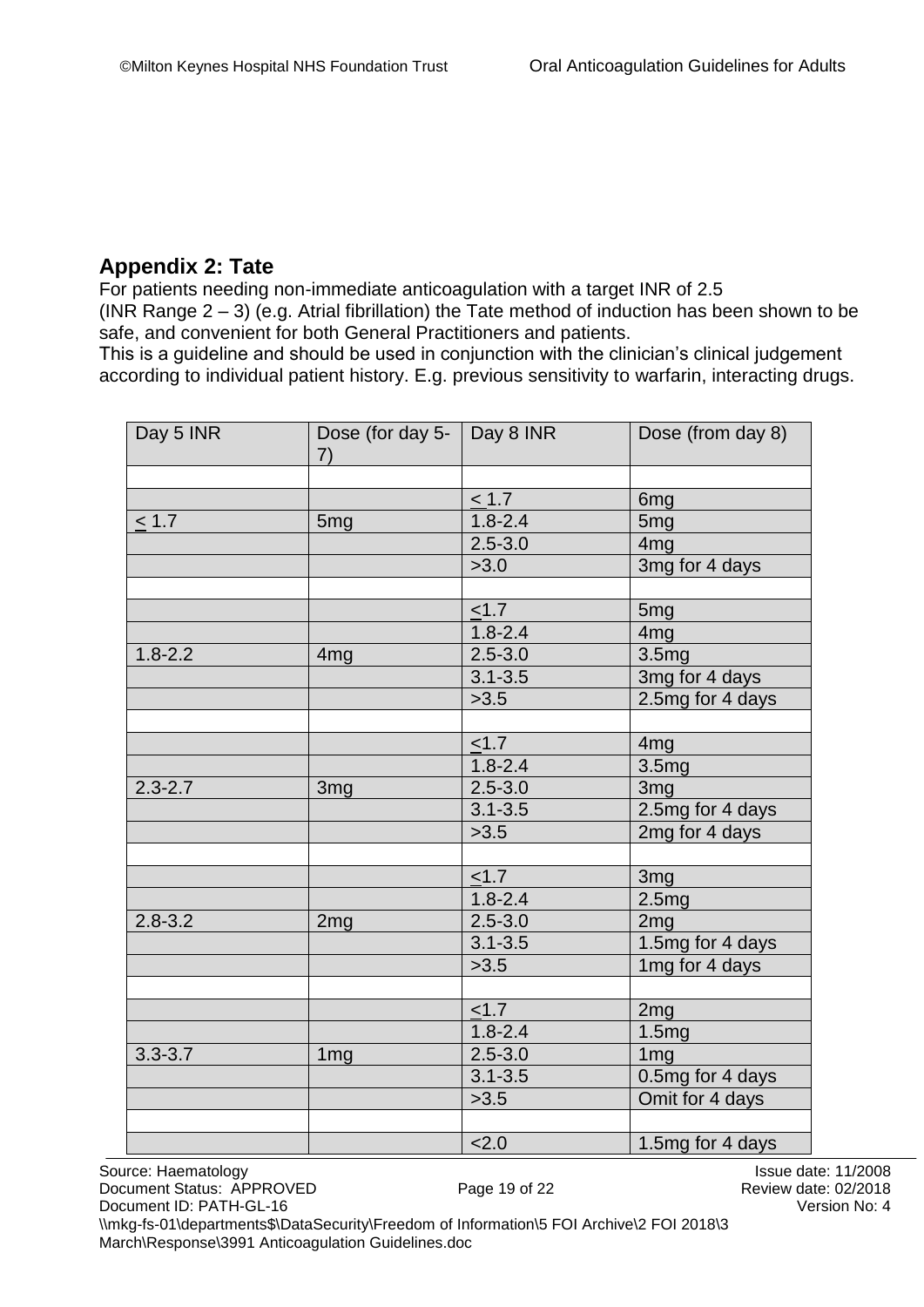| >3.7 | 0mg | $2.0 - 2.9$ | 1 mg for 4 days  |
|------|-----|-------------|------------------|
|      |     | $3.0 - 3.5$ | 0.5mg for 4 days |

# <span id="page-19-0"></span>**Appendix 3: Janes**

| A low dose protocol for warfarin initiation (Janes, 2004) |                                                                                                                     |                                                                                                                                         |                                                                                       |  |  |
|-----------------------------------------------------------|---------------------------------------------------------------------------------------------------------------------|-----------------------------------------------------------------------------------------------------------------------------------------|---------------------------------------------------------------------------------------|--|--|
|                                                           | <b>INR</b>                                                                                                          | <b>Warfarin Daily Dose</b>                                                                                                              | <b>Notes</b>                                                                          |  |  |
| Day 1                                                     | <b>Obtain Baseline INR</b>                                                                                          | $3 \text{ mg}$                                                                                                                          |                                                                                       |  |  |
| Day 2 -<br>7                                              |                                                                                                                     | $3 \, mg$                                                                                                                               |                                                                                       |  |  |
|                                                           | < 1.4                                                                                                               | 6 mg $*$                                                                                                                                | * follow guide below<br>for 2nd week                                                  |  |  |
|                                                           | $1.4 - 1.5$                                                                                                         | 5 <sub>mg</sub>                                                                                                                         |                                                                                       |  |  |
|                                                           | $1.6 - 1.8$                                                                                                         | $ 4 \text{ mg} $                                                                                                                        |                                                                                       |  |  |
|                                                           | $1.9 - 2.1$                                                                                                         | $3 \, mg$                                                                                                                               |                                                                                       |  |  |
|                                                           | $2.2 - 2.5$                                                                                                         | $2.5 \text{ mg}$                                                                                                                        |                                                                                       |  |  |
| Day 8                                                     | $2.6 - 2.7$                                                                                                         | 2 <sub>mg</sub>                                                                                                                         |                                                                                       |  |  |
|                                                           | $2.8 - 3.0$                                                                                                         | Omit 1-2 days, reduce to 1<br>mg                                                                                                        |                                                                                       |  |  |
|                                                           | > 3.0                                                                                                               | Stop Warfarin. Check<br>causes, high INR protocol<br>and need for warfarin.<br>Repeat INR in 3-5 days.<br>Restart at 1 mg if indicated. |                                                                                       |  |  |
| Day 15                                                    | Most patients will have<br>received stable doses on<br>day 8 and others will only<br>need minor dose<br>adjustments |                                                                                                                                         | When INR is stable<br>extend dosing interval<br>and transfer to<br>maintenance guide. |  |  |

### **Guide for patients on 6 mg on days 8 to 14**

| $ $ Day 15 < 1.4 |               |                  | Unusual, check adherence, medication<br>etc. Increase to 10 mg |
|------------------|---------------|------------------|----------------------------------------------------------------|
|                  | $ 1.4 - 1.6 $ | $ 8 \text{ mg} $ |                                                                |
|                  | $ 1.7 - 1.8 $ | mg               |                                                                |
|                  | $1.9 - 2.4$   | 6 <sub>mg</sub>  |                                                                |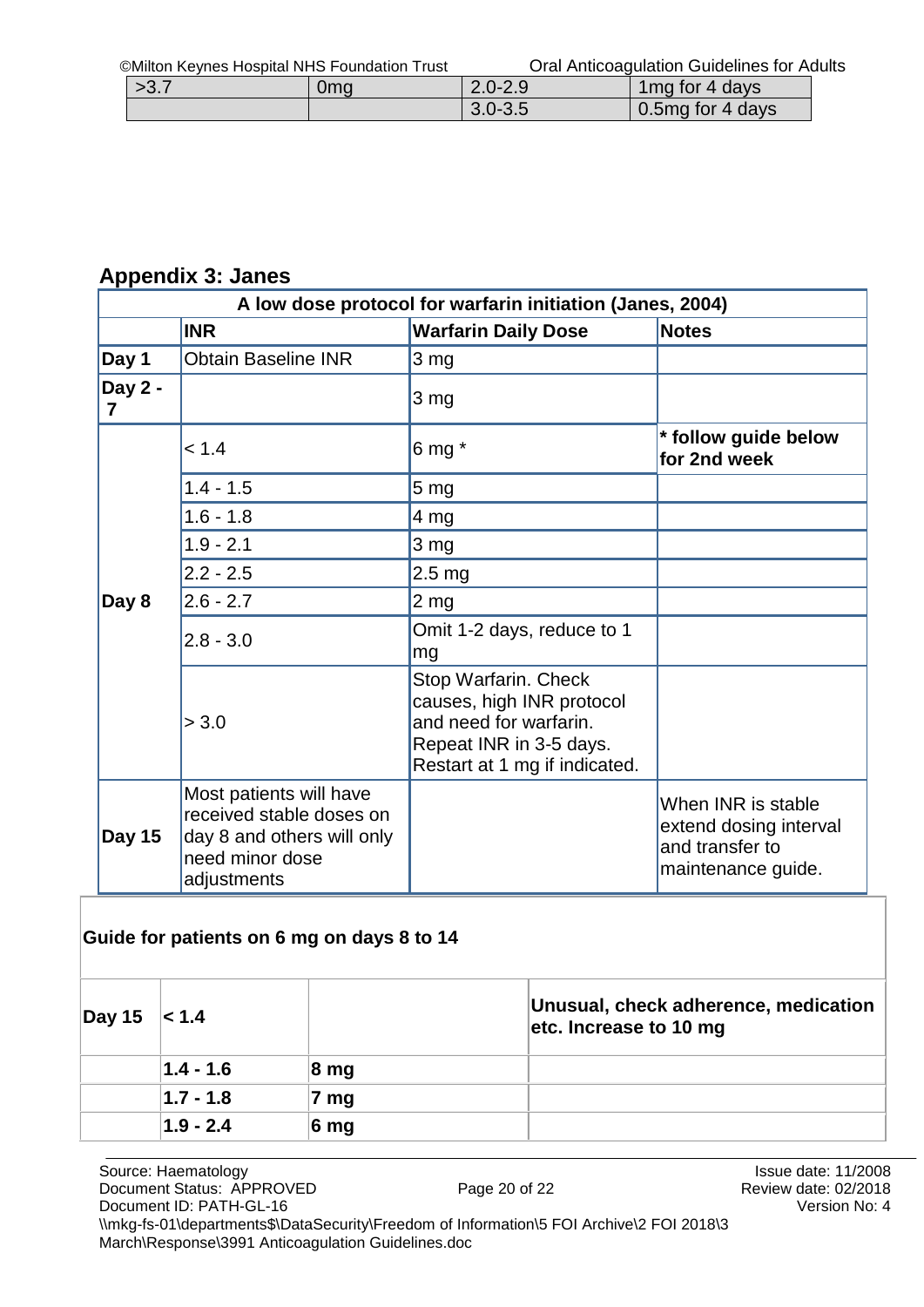| $ 2.5 - 2.9 $ | $5 \text{ mg}$        |                                                                                 |
|---------------|-----------------------|---------------------------------------------------------------------------------|
| $ 3.0 - 4.0 $ | ∣4 mg                 | <b>Consider omitting 1-2 days</b>                                               |
| $ 4.1 - 5.0 $ | reduce dose by 1-2 mg | Omit 2 days, check doses taken                                                  |
| > 5.0         |                       | <b>Check high INR protocol. Check doses</b><br>taken. Omit 3 days and check INR |

# Milton Keynes Hospital **NHS NHS Foundation Trust**

<span id="page-20-1"></span><span id="page-20-0"></span>**Appendix 4: Referral form for Anticoagulant Clinic**

**Patient Addressograph** Surname Forename DOB Hospital Number

### **Referring team remain responsible for patient's INR monitoring until Anticoagulation appointment**

- Please complete this form **at least 48 hours** before discharge.
- Contact G.P. to formally refer patient.
- If G.P. unable to accept referral then post to Dr White, Haematology Department internal mail.
- Exception of CDU: Referral from CDU to GP must follow the ICP for Outpatient Treatment of DVT.

Referring Consultant\_\_\_\_\_\_\_\_\_\_\_\_\_\_\_\_\_\_\_\_\_\_\_\_\_\_\_\_\_\_\_\_\_\_\_\_\_\_\_\_\_\_\_\_\_\_\_

G.P.Name and Practice **Example 20** and  $\overline{a}$  and  $\overline{b}$  and  $\overline{c}$  and  $\overline{d}$  and  $\overline{b}$  and  $\overline{c}$  and  $\overline{c}$  and  $\overline{c}$  and  $\overline{c}$  and  $\overline{c}$  and  $\overline{c}$  and  $\overline{c}$  and  $\overline{c}$  and  $\overline{c}$  and

Yellow Book given and patient counseled Yes/ No (Please Circle)

Indication for anticoagulation\_\_\_\_\_\_\_\_\_\_\_\_\_\_\_\_\_\_\_\_\_\_\_\_\_\_\_\_\_\_\_\_\_\_\_\_\_\_\_\_

Target INR

Duration

Do you wish G.P. / Anticoagulation Clinic to stop warfarin at end of treatment? Yes/ No (Please Circle) Is patient on anti-platelet therapy? Please specify Do you wish these to be continued with Warfarin? Yes/ No (Please circle)